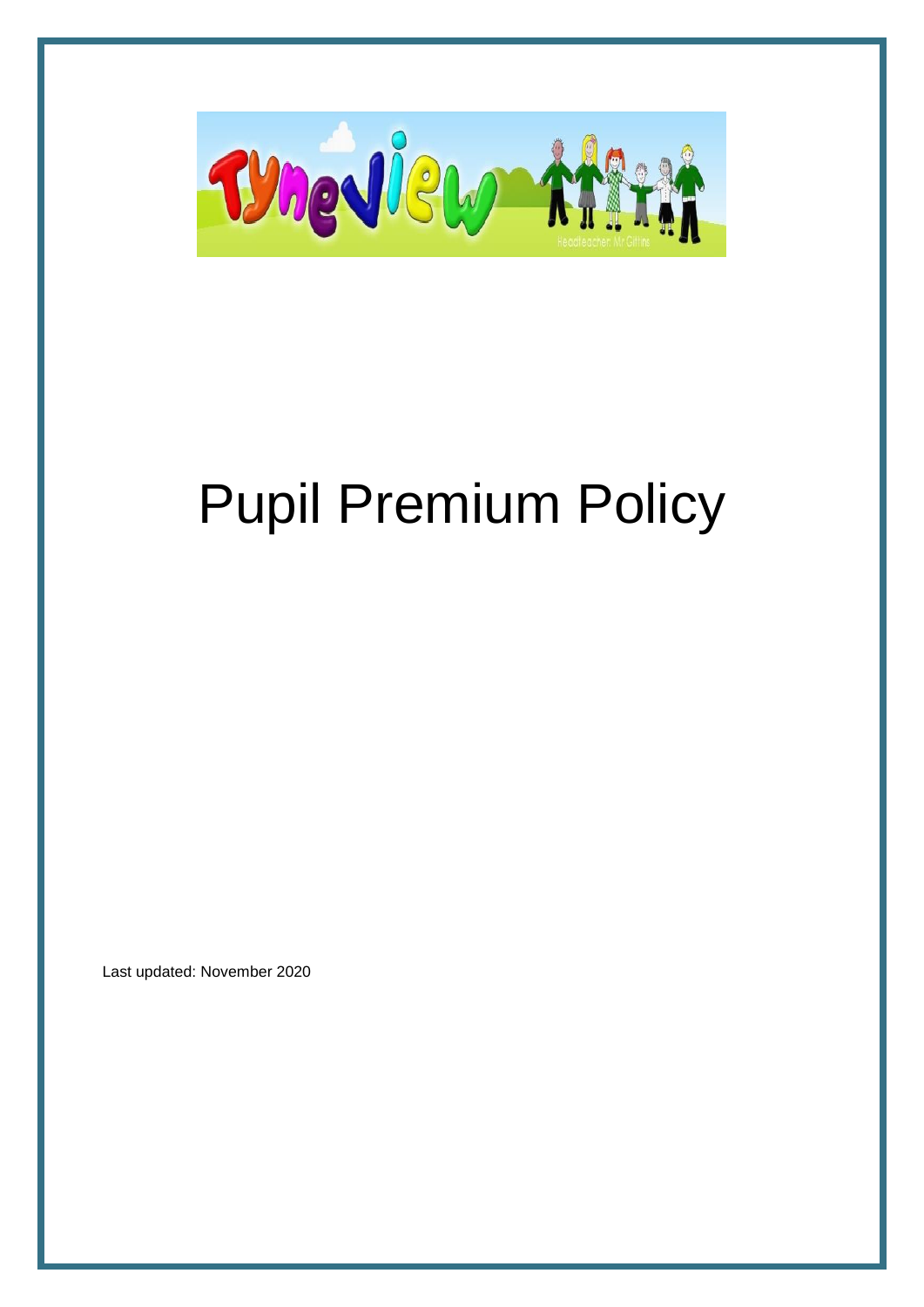#### **Contents:**

#### [Statement of intent](#page-2-0)

- 1. **[Updated]** [Legal framework](#page-3-0)
- 2. **[Updated]** [PPG allocation rates](#page-3-1)
- 3. [Objectives](#page-3-2)
- 4. [How PPG can be spent](#page-4-0)
- 5. [Our long-term strategy for success](#page-4-1)
- 6. [A tiered approach to PPG spending](#page-6-0)
- 7. [Use of the LAC and PLAC premiums](#page-6-1)
- 8. [Example interventions](#page-7-0)
- 9. **[Updated]** [Use of the service pupil premium \(SPP\)](#page-8-0)
- 10. **[Updated]** [Accountability](#page-9-0)
- 11. [Reporting](#page-9-1)
- 12. [Pupil premium reviews](#page-10-0)
- 13. [Overpayments](#page-10-1)
- 14. [Monitoring and review](#page-10-2)

#### **Appendices**

Appendix 1 – [Pupil Premium Reporting Template](#page-11-0)

**[Primary schools]** Appendix 2 – [Pupil Premium Review Self-Evaluation Form](#page-14-0)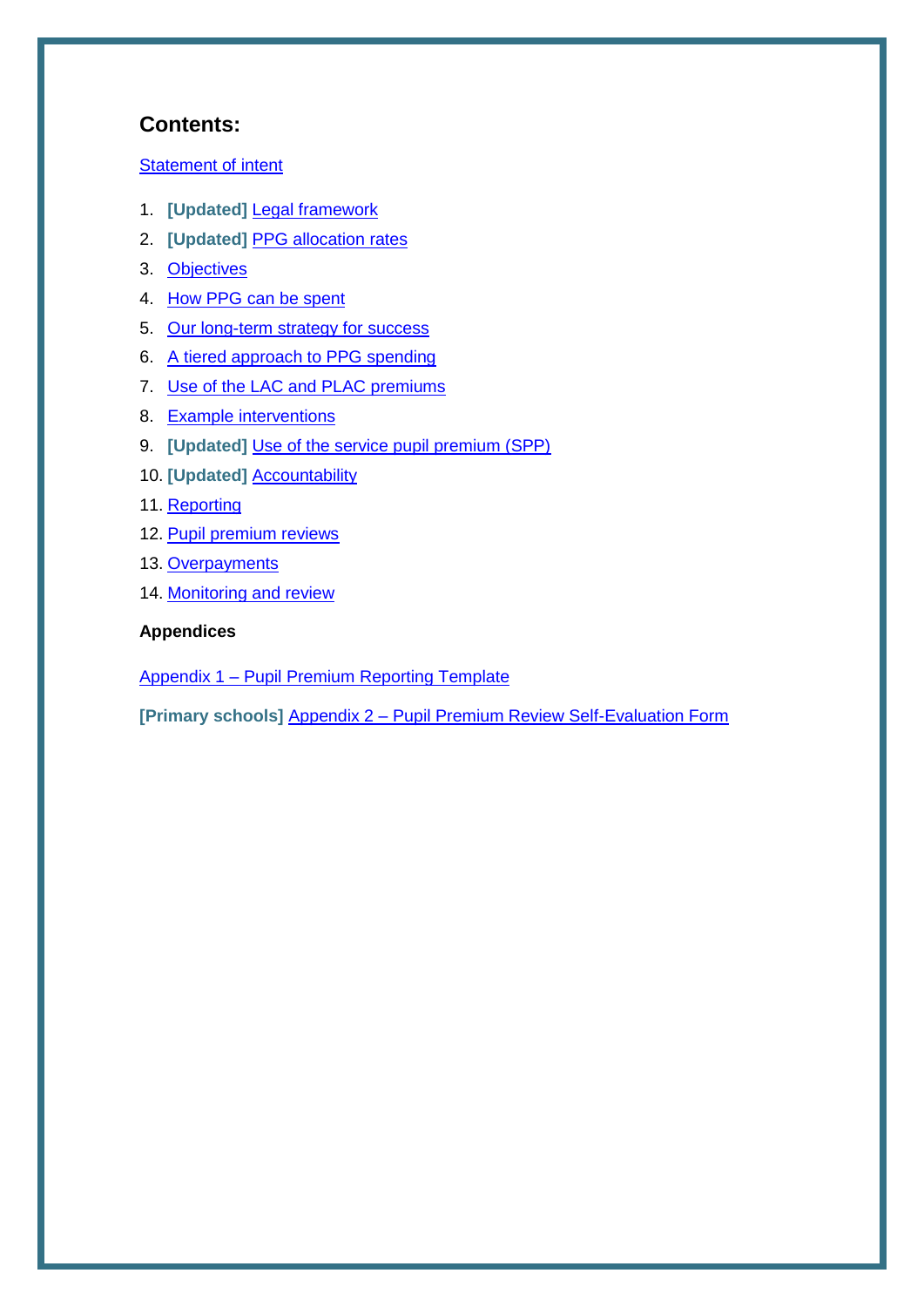### <span id="page-2-0"></span>**Statement of intent**

At Tyneview Primary School, we believe that the highest possible standards can only be achieved by having the highest expectations of all learners. Some pupils from disadvantaged backgrounds require additional support; therefore, we will use all the resources available to help them reach their full potential, including the pupil premium grant (PPG).

The PPG was created to provide funding for three key areas:

- Raising the attainment of disadvantaged pupils and closing the gap with their peers.
- Providing funding for LAC and previously LAC (PLAC).
- Supporting pupils with parents in the armed forces.

This policy outlines the amount of funding available, the school's strategy for spending the PPG effectively, and the procedures for ensuring the funding is allocated correctly.

Signed by:

Headteacher Date:

Chair of governors Date: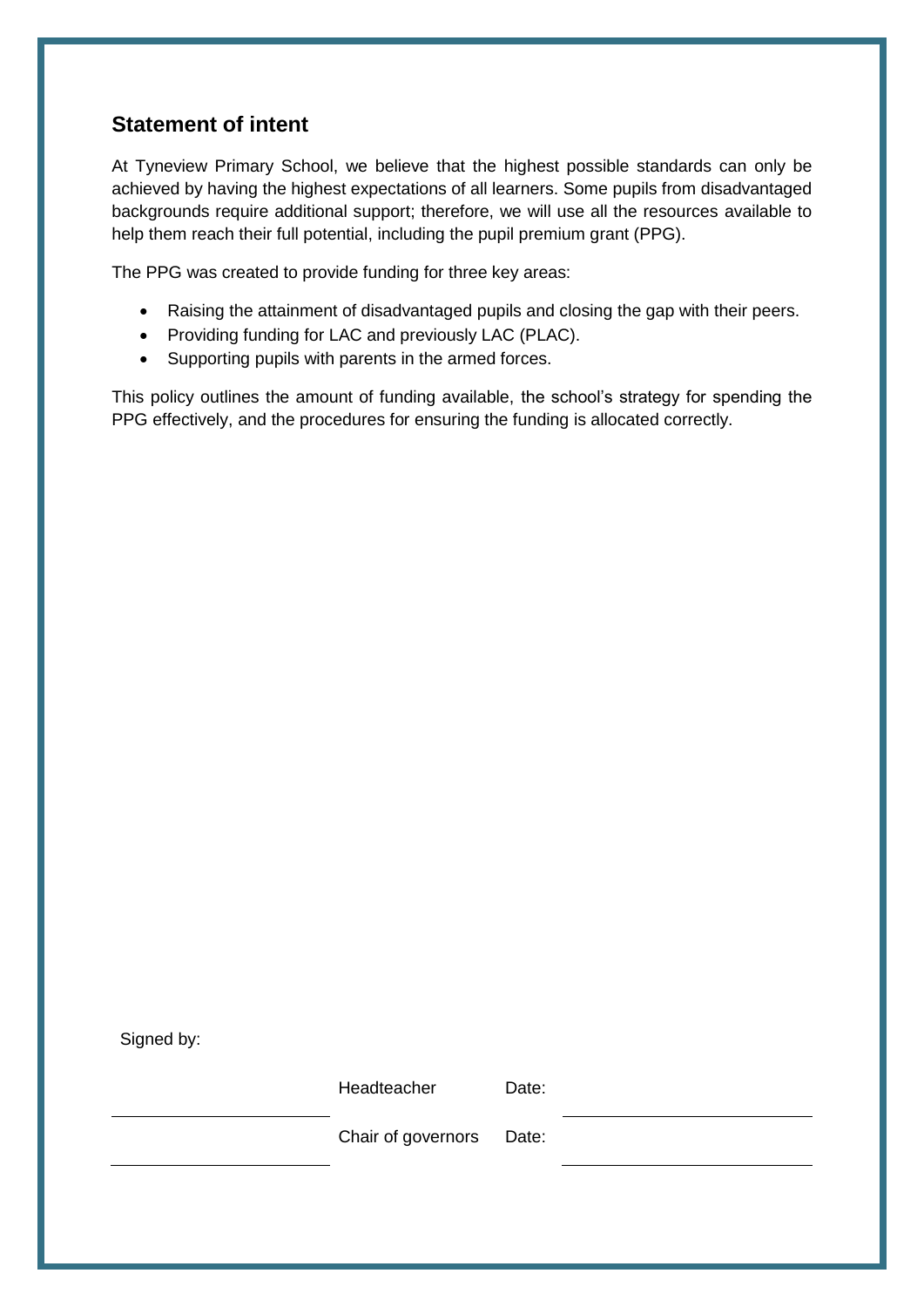## <span id="page-3-0"></span>**1. [Updated] Legal framework**

- 1.1. This policy has due regard to all relevant legislation and guidance including, but not limited to, the following:
	- Children Act 1989
	- Equality Act 2010
	- DfE (2018) 'Promoting the education of looked-after children and previously looked-after children'
	- NCTL and the Teaching Schools Council (TSC) (2018) 'Effective pupil premium reviews'
	- Education Endowment Foundation (EEF) (2019) 'The EEF Guide to the Pupil Premium'
	- **[Updated]** ESFA (2020) 'Pupil premium: conditions of grant 2020 to 2021'
	- **[Updated]** Ministry of Defence (MoD) (2020) 'The Service Pupil Premium: what you need to know'

### **2. [Updated] PPG allocation rates**

<span id="page-3-1"></span>

|  | 2.1. For the financial year 2020 to 2021, grant allocations are as follows: |  |
|--|-----------------------------------------------------------------------------|--|
|--|-----------------------------------------------------------------------------|--|

<span id="page-3-2"></span>

| <b>Disadvantaged pupils</b>                                                                                                                                                    | <b>PPG</b> amount<br>per pupil   |
|--------------------------------------------------------------------------------------------------------------------------------------------------------------------------------|----------------------------------|
| Pupils in Reception to Year 6 recorded as 'Ever 6 FSM'                                                                                                                         | £1,345                           |
| Pupils in Year 7 to Year 11 recorded as 'Ever 6 FSM'                                                                                                                           | £955                             |
| LAC as defined in the Children Act 1989 – children who are in the care<br>of, or provided with accommodation by, an English LA                                                 | £2,345                           |
| PLAC who have ceased to be looked after by an LA in England or Wales<br>because of adoption, a special guardianship order, a child<br>arrangements order, or a residence order | £2,345                           |
| <b>Service children</b>                                                                                                                                                        | <b>Grant amount</b><br>per pupil |
| Any pupil in Reception to Year 11 recorded as an 'Ever 6 service child'<br>or in receipt of a child pension from the MoD                                                       | £310                             |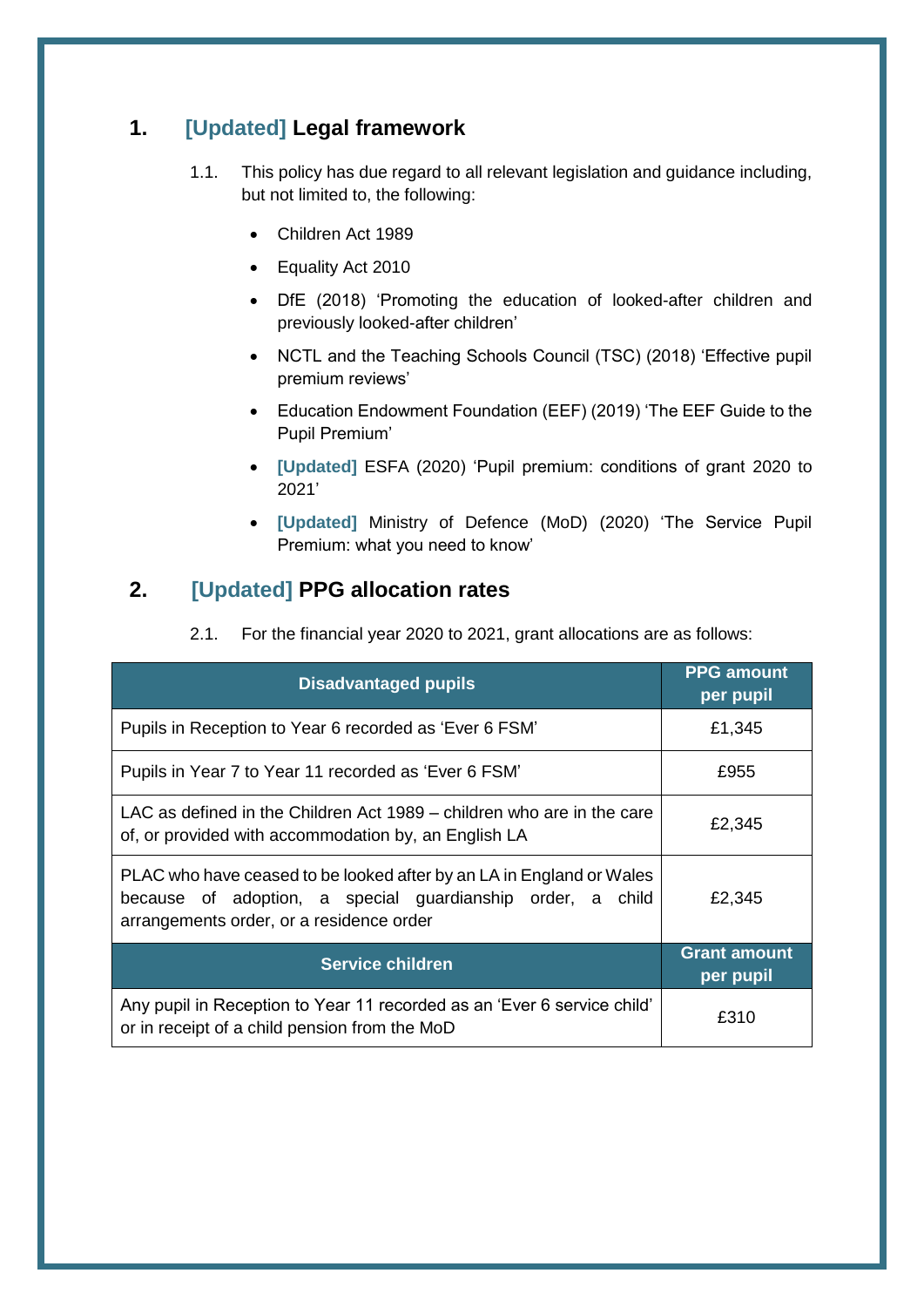#### **3. Objectives**

- 3.1. To provide additional educational support to raise the achievement of pupils in receipt of the PPG.
- 3.2. To narrow the gap between the educational achievement of these pupils and their peers.
- 3.3. To address underlying inequalities, as far as possible, between pupils.
- 3.4. To ensure that the PPG reaches the pupils who need it most.
- 3.5. To make a significant impact on the education and lives of these pupils.
- 3.6. To work in partnership with the parents of pupils to collectively ensure pupils' success.

#### <span id="page-4-0"></span>**4. How PPG can be spent**

- 4.1. Under the terms of the PPG, the funding may be spent in the following ways:
	- For the purposes of the school, i.e. for the educational benefit of pupils registered at the school
	- For the benefit of pupils registered at other maintained schools or academies
	- On community facilities, i.e. services whose provision furthers any charitable purpose for the benefit of pupils at the school or their families, or people who live or work in the locality in which the school is situated
- 4.2. If the PPG is not used within the academic year, some or all of it may be carried forward to the following year.

#### <span id="page-4-1"></span>**5. Our long-term strategy for success**

5.1. We maximise use of the PPG by:

- Assigning a pupil premium lead to champion the educational needs of PPG recipients and ensure the implementation of this policy.
- Ensuring PPG funding and spending can be identified within the school's budget.
- Consulting the pupil premium lead, governors, staff, and parents when deciding how funds are spent.
- Assessing the individual provisions required for each pupil in receipt of the PPG.
- 5.2. We have adopted a long-term **three-year** strategic plan, aligned to the wider SDP, which contains the following considerations: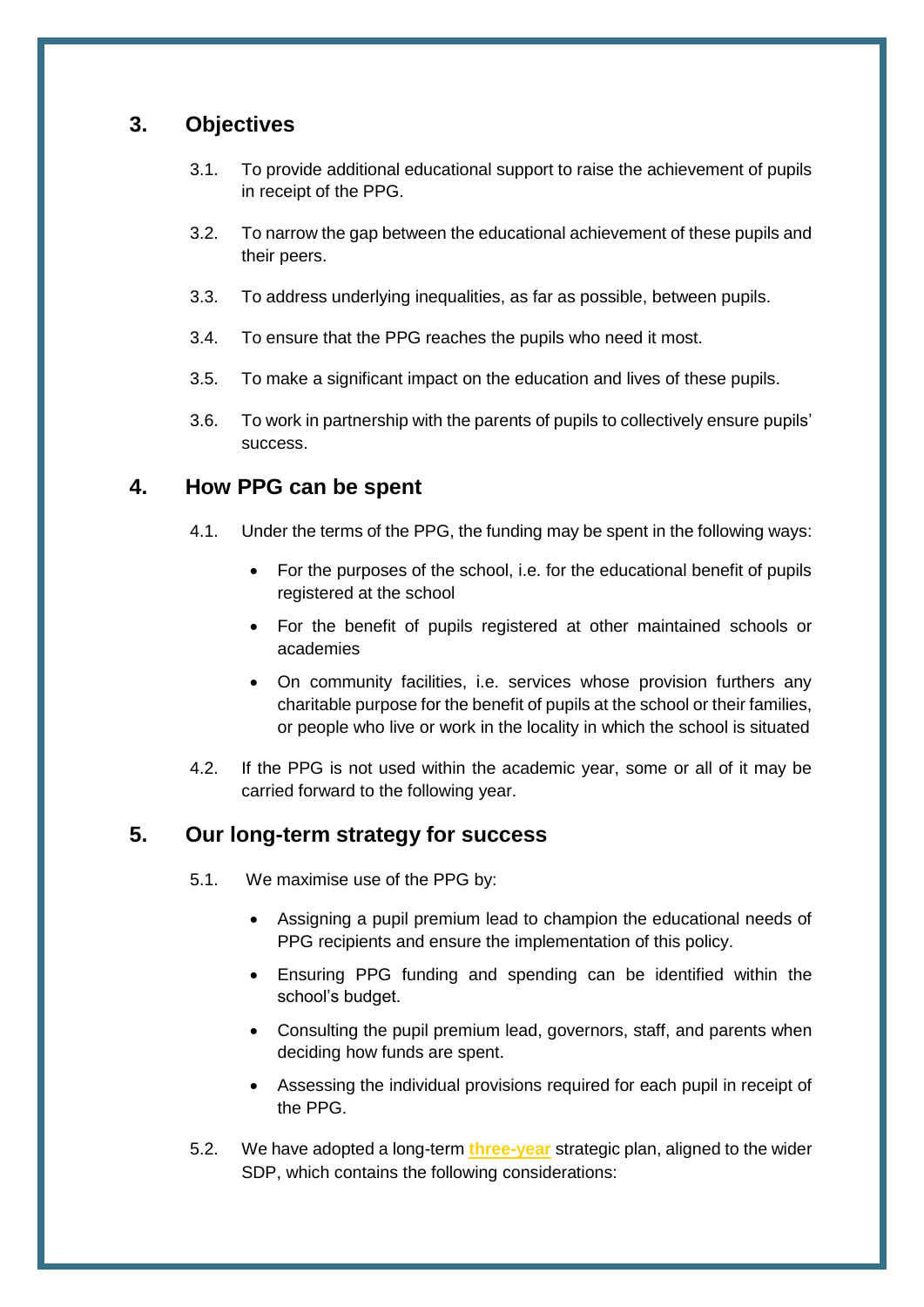- Expenditure
- Recruitment
- Teaching practice
- Staff development
- 5.3. We conduct light-touch **annual** reviews to inform the plan and form the school's pupil premium statement.
- 5.4. We explore evidence-based summaries of PPG use, such as the EEF's [Teaching and Learning Toolkit,](https://educationendowmentfoundation.org.uk/evidence-summaries/teaching-learning-toolkit) to determine the best use of the funding.
- 5.5. We consult the EEF's [Families of Schools Database](https://educationendowmentfoundation.org.uk/tools/families-of-schools-database) to learn about effective practice in similar schools.
- 5.6. We focus on approaches that:
	- Are individually tailored to the strengths and needs of each pupil.
	- Are consistent (based on agreed core principles and components), but also flexible and responsive.
	- Are evidence-based.
	- Are focussed on clear short-term goals providing opportunities for pupils to experience success.
	- Include regular, high-quality feedback from teaching staff.
	- Engage parents in the agreement and evaluation of support arrangements (e.g. via pupils' personal education plans (PEP)).
	- Support pupil transition through the stages of education (e.g. from primary to secondary).
	- Raise aspirations through access to high-quality educational experiences.
	- Promote each pupil's awareness and understanding of their own thought process (metacognition) and help them to develop problemsolving strategies.
- 5.7. At Tyneview, we believe that singly the most important factor is the family and be strive to build positive, working relationships. As well as this, we choose approaches that emphasise:
	- Relationship-building, both with appropriate adults and with their peers.
	- An emotionally intelligent approach to the setting of clear behaviour boundaries.
	- Increasing pupils' understanding of their emotions and identity.
	- Positive reinforcement.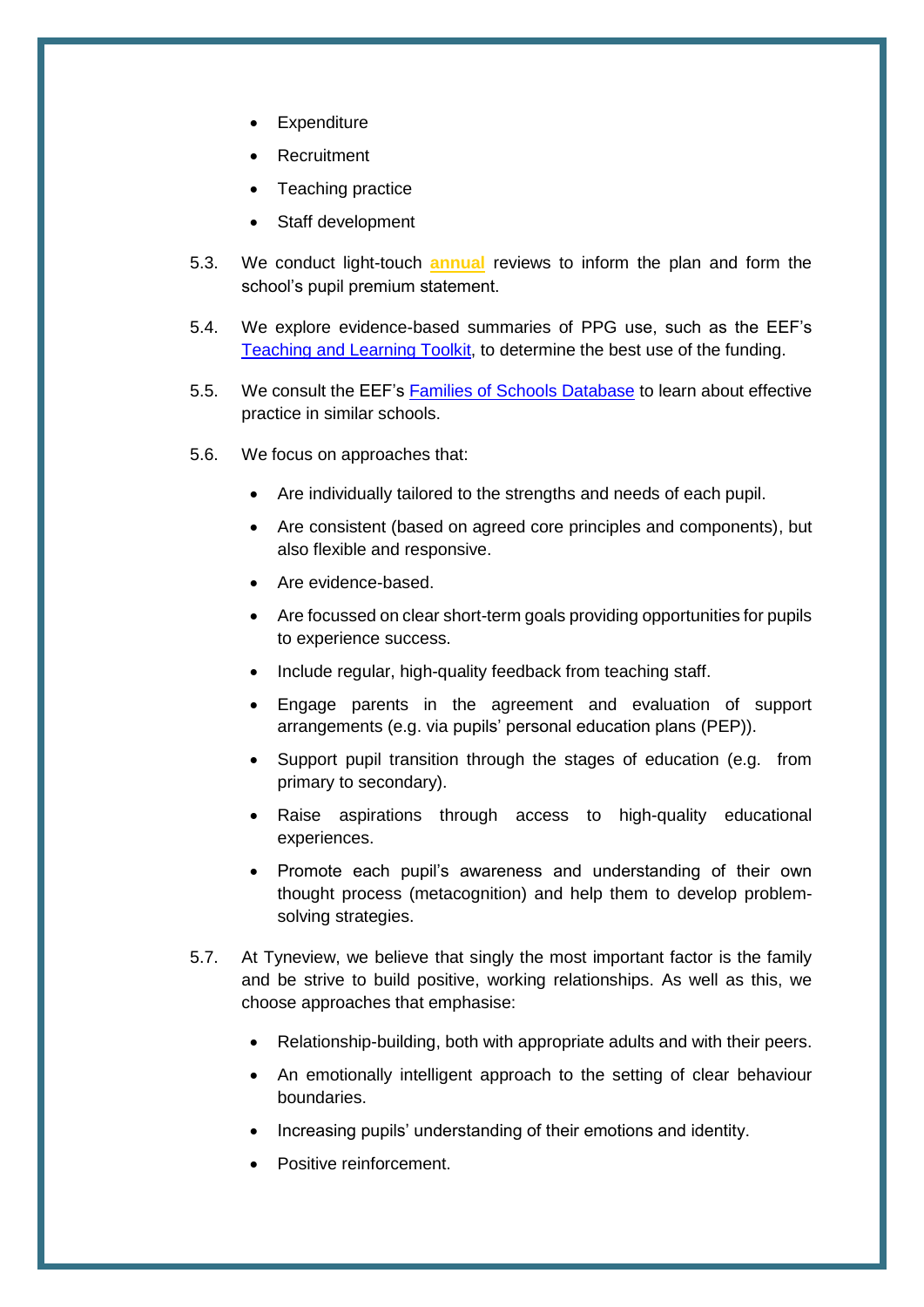- Building self-esteem.
- Relevance to the learner the approach relates to pupils' interests and makes success matter to them.
- A joined-up approach involving the pupil's social worker, carer, virtual school head (VSH), and other relevant professionals.
- A child-centred approach to assessment for learning.

#### <span id="page-6-0"></span>**6. A tiered approach to PPG spending**

- 6.1. We operate a tiered approach to PPG spending to ensure spending is both balanced and focussed. Spending priorities are as follows:
	- 1: Teaching
	- 2: Targeted academic support
	- 3: Wider strategies
- 6.2. Ensuring effective teaching in every classroom is the priority for PPG spending. To achieve this, we spend the PPG in the following ways:
	- Professional development
	- Recruitment and retention
	- Supporting early career teachers
- 6.3. Evidence shows that targeted support has a positive impact and is a key component of effective PPG use. We spend the PPG on targeted support in the following ways:
	- Quality First Teaching
	- Family working through targeted support of NEAT Windscreen.
	- Structured interventions some of which may be one to one support
	- Small group tuition
- 6.4. Wider strategies are used to overcome non-academic barriers to success. We spend the PPG on the following wider strategies:
	- Nurture support to ensure positive interpersonal skills
	- Breakfast club
	- Attendance initiatives
	- Afterschool clubs
	- Family working through targeted support of NEAT windscreen.
- <span id="page-6-1"></span>**7.** Use of the LAC and PLAC premiums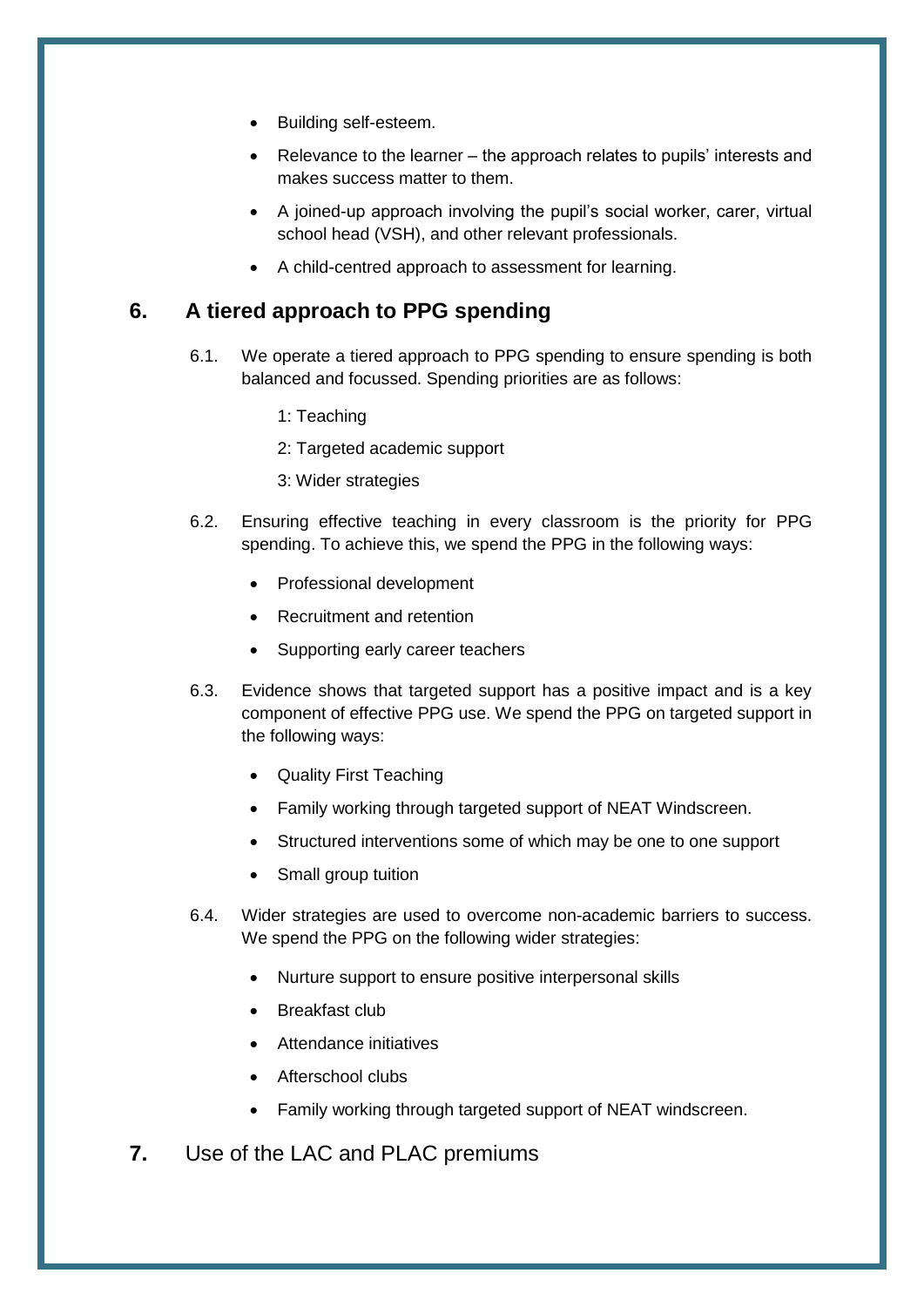- 7.1. The LAC premium is managed by the LA's designated VSH.
- 7.2. The premium is used to benefit a pupil's educational needs as described in their PEP.
- 7.3. To avoid any delays in providing support, the school works with the VSH to ensure that funding allocation is as simple as possible.
- 7.4. The LAC premium is used to facilitate a wide range of educational support for LAC.
- 7.5. The designated teacher and carers work with the VSH to gain a full understanding of each pupil's needs and determine how to use the premium to support each pupil effectively.
- 7.6. The designated teacher works with the VSH to ensure that all available funding is spent.
- 7.7. PLAC premium is allocated directly to the school.
- 7.8. LAC premium and PLAC premium are not personal budgets for individual pupils; however, the VSH and the school may choose to allocate an amount of funding to an individual to support their needs.

#### <span id="page-7-0"></span>**8.** Example interventions

- 8.1. We may utilise the following achievement-focussed interventions:
	- Providing small group work which might be one to one depending on need with experienced teachers to address pupils' specific knowledge gaps
	- Reducing class sizes to improve opportunities for effective teaching
	- Creating additional teaching and learning opportunities using TAs
	- Targeting English and maths teaching for pupils who are below agerelated expectations
	- Targeting pupils who require additional help to reach age-related expectations
- 8.2. We may utilise the following teaching-focussed interventions:
	- A regular CPD slot for staff identified alongside priorities.
	- External support from NEAT and wider services
	- Conversations to support teachers
- 8.3. We may utilise the following wellbeing-focussed interventions:
	- One-to-one counselling sessions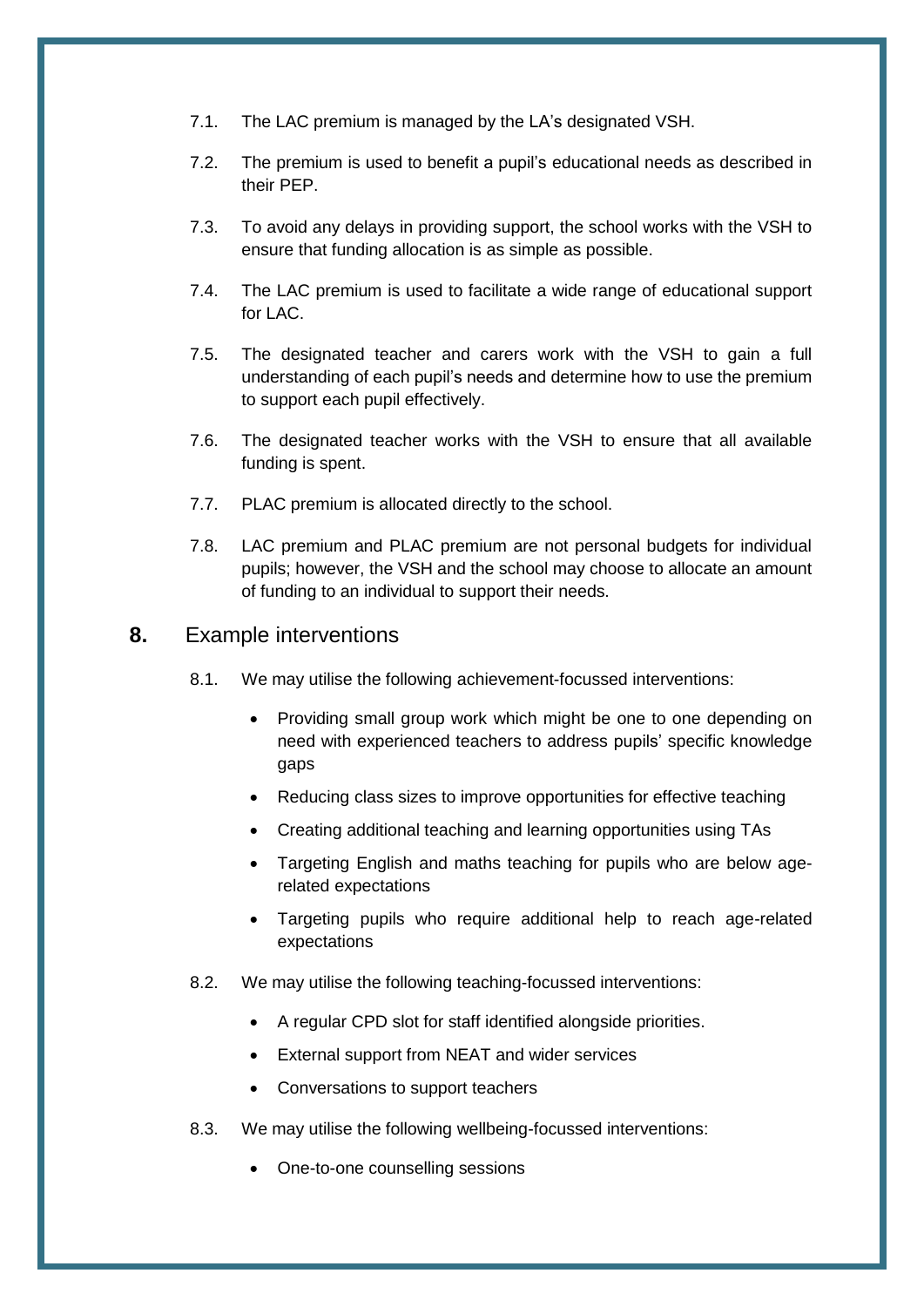- Allocating funds to enable pupils to participate in extra-curricular activities
- Access to nurture provision
- Links within the community
- 8.4. We may utilise the following communication-focussed interventions:
	- Vocabulary interventions for pupils with poor oral language and communication skills
	- Transport for children to attend school
	- Educational platforms to support educational routines within the family
	- Support for pupils to access a range of off-site trips and experiences

#### <span id="page-8-0"></span>**9. [Updated] Use of the service pupil premium (SPP)**

- 9.1. The SPP is provided to allow the school to give pastoral support to service children during challenging times and mitigate the negative impact of family mobility or parental deployment.
- 9.2. Pupils qualify for the SPP if they meet at least one of the following criteria:
	- They have a parent serving in the regular armed forces
	- **[Updated]** They have been registered as a 'service child' on the January school census at any point since 2015 (known as the 'Ever 6 service child measure')
	- They have a parent who died whilst serving in the armed forces and the pupil receives a pension under the armed forces compensation scheme or the war pensions scheme
	- They have a parent who is on full commitment as part of the full-time reserve service
- 9.3. The school does not combine the SPP with any other form of PPG.
- 9.4. SPP spending is accounted for separately to any other form of PPG.
- 9.5. The school may use the SPP for:
	- Providing pastoral support in the form of counselling, nurture groups, clubs, etc.
	- Improving the means of communication between the pupil and their deployed parent(s), such as introducing a 'video call club'.
	- Helping pupils to develop scrapbooks and diaries that can be shown to their parent(s) on their return.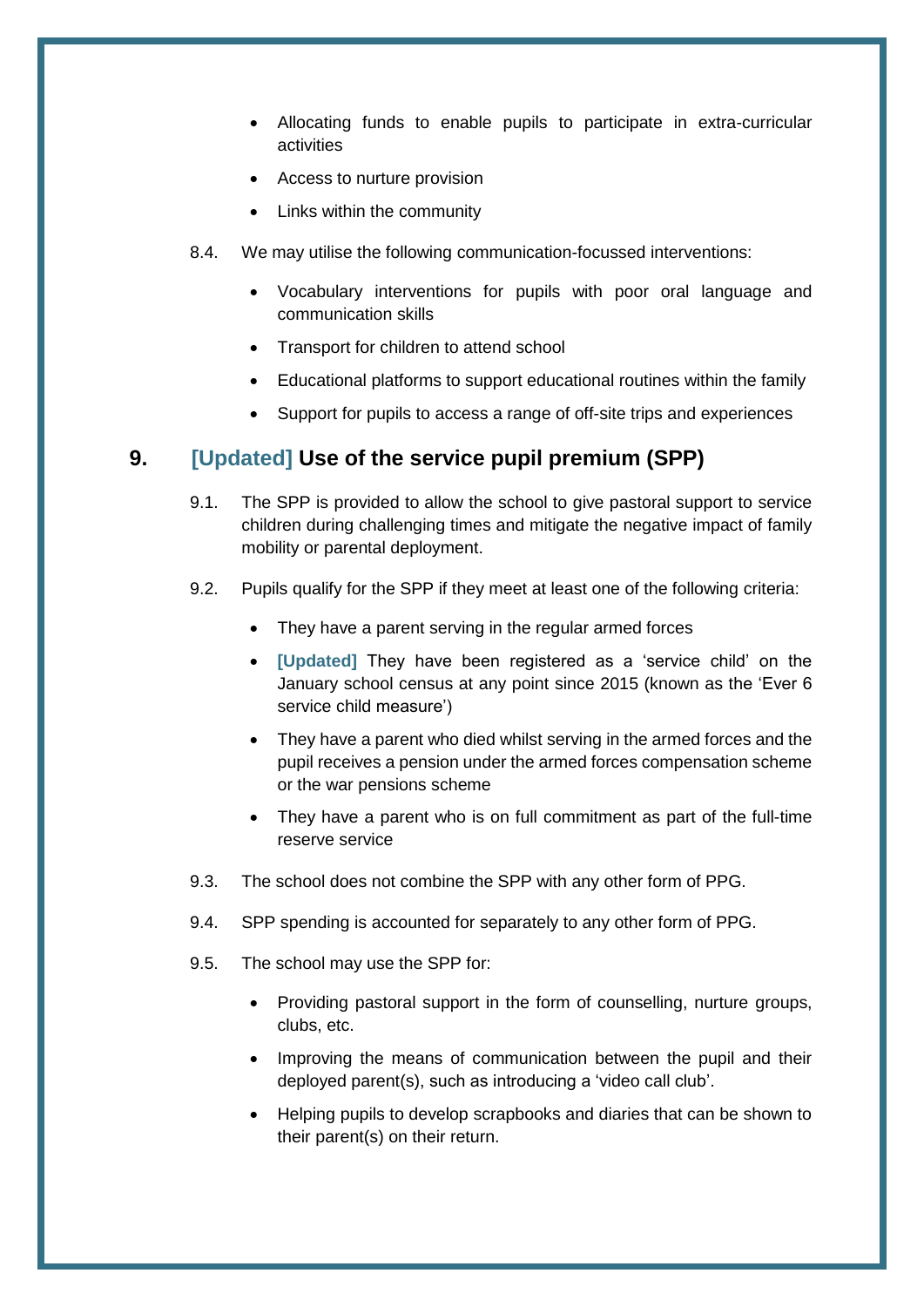- Funding staff hours spent assisting the pupil when they join a new school as a result of a new posting.
- School trips specifically for service children, such as military-specific trips that allow pupils to join a wider community and better understand the role their service parent plays.
- 9.6. The school does not use the SPP to subsidise routine school activities.

#### <span id="page-9-0"></span>**10. [Updated] Accountability**

- 10.1. We expect all children to make at least expected progress. PPG will be allocated to achieve this goal. We will review pupils in each year group to ensure that pupil premium spend is working for them and we will use the NEAT Windscreen to help achieve this.
- 10.2. The progress of pupils in receipt of the PPG is regularly discussed with teachers.
- 10.3. Ofsted inspections will report on the attainment and progress of disadvantaged pupils in receipt of the PPG.
- 10.4. The school is held to account for the spending of the PPG through the focus in Ofsted inspections on the progress and attainment of the wider pupil premium-eligible cohort.
- 10.5. The school publishes its strategy for using the PPG on the school website.
- 10.6. **[Updated][Mandatory for maintained schools, excluding PRUs, and recommended for academies]** The school publishes a link to the [school](https://www.compare-school-performance.service.gov.uk/)  [and college performance tables](https://www.compare-school-performance.service.gov.uk/) search tool, as well as the schools' individual performance tables page, on the school website.

#### <span id="page-9-1"></span>**11. Reporting**

- 11.1. The headteacher reports annually to the governing board and parents regarding how effective PPG spending has been and what impact has been made.
- 11.2. The impact of PPG spending, in terms of improving educational outcomes and cost effectiveness, is monitored, evaluated, and reviewed by the headteacher and the governing board.
- 11.3. The EEF's [DIY Evaluation Guide](https://educationendowmentfoundation.org.uk/tools/diy-guide/getting-started/) is used to measure the impact of the school's spending.
- 11.4. Information regarding PPG spending is published on the school website.
- 11.5. For parents of pupils in receipt of PPG, details of the pupil's academic progress and behaviour are sent home in their reports. This information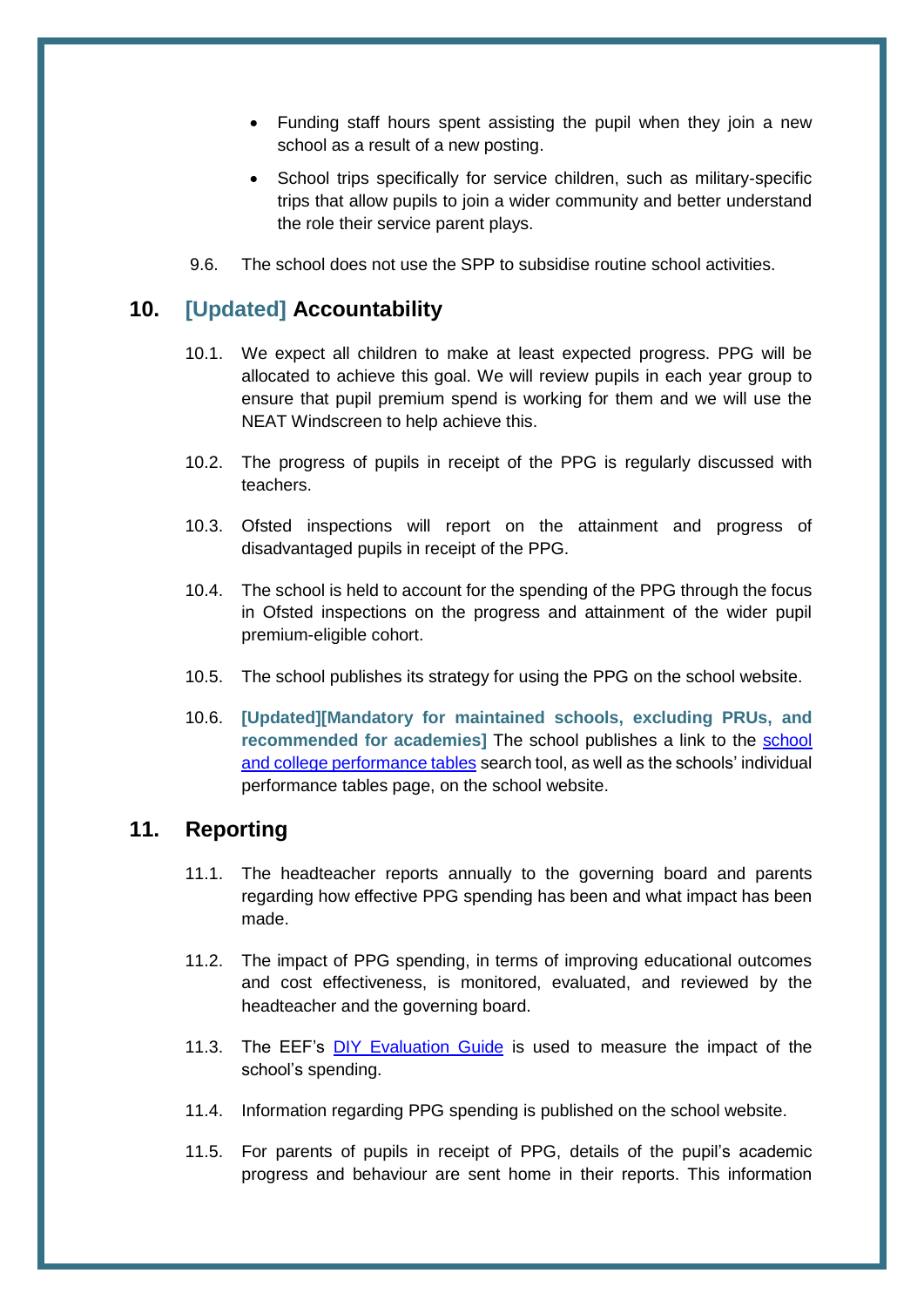informs the development of additional or alternative strategies and interventions to further improve the attainment of these pupils.

#### <span id="page-10-0"></span>**12. Pupil premium reviews**

- 12.1. If disadvantaged pupils are not meeting expected levels, or slow progress means they are failing to realise their full potential, the school will consider undertaking a pupil premium review to objectively evaluate the pupil premium strategy and identify ways to use the PPG more effectively.
- 12.2. If requested to do so by Ofsted, the LA, or the DfE, the school will commission a pupil premium review.
- 12.3. The school undertakes reviews in partnership with an experienced, independent system leader with a proven track record in improving outcomes for disadvantaged pupils.
- 12.4. The cost of the review reflects the DfE's guideline that says day rates for external reviews should reflect pay and expenses for a senior leader, including any costs incurred by their school to release them.
- 12.5. Where costs are prohibitive, the school considers the use of a joint review with local schools.
- 12.6. The school may pay an additional cost for the brokerage service providing the reviewer.
- 12.7. In advance of the review, the school completes sections 1-4 of the Pupil Premium Review Self-Evaluation Form available in the appendices.
- 12.8. At the end of the review, the school has an improved strategy and plans to implement it.

#### <span id="page-10-1"></span>**13. Overpayments**

13.1. The school repays any overpayment of the PPG.

#### <span id="page-10-2"></span>**14. Monitoring and review**

- 14.1. The headteacher and SBM are responsible for reviewing this policy annually.
- 14.2. The next scheduled review date is December 2021.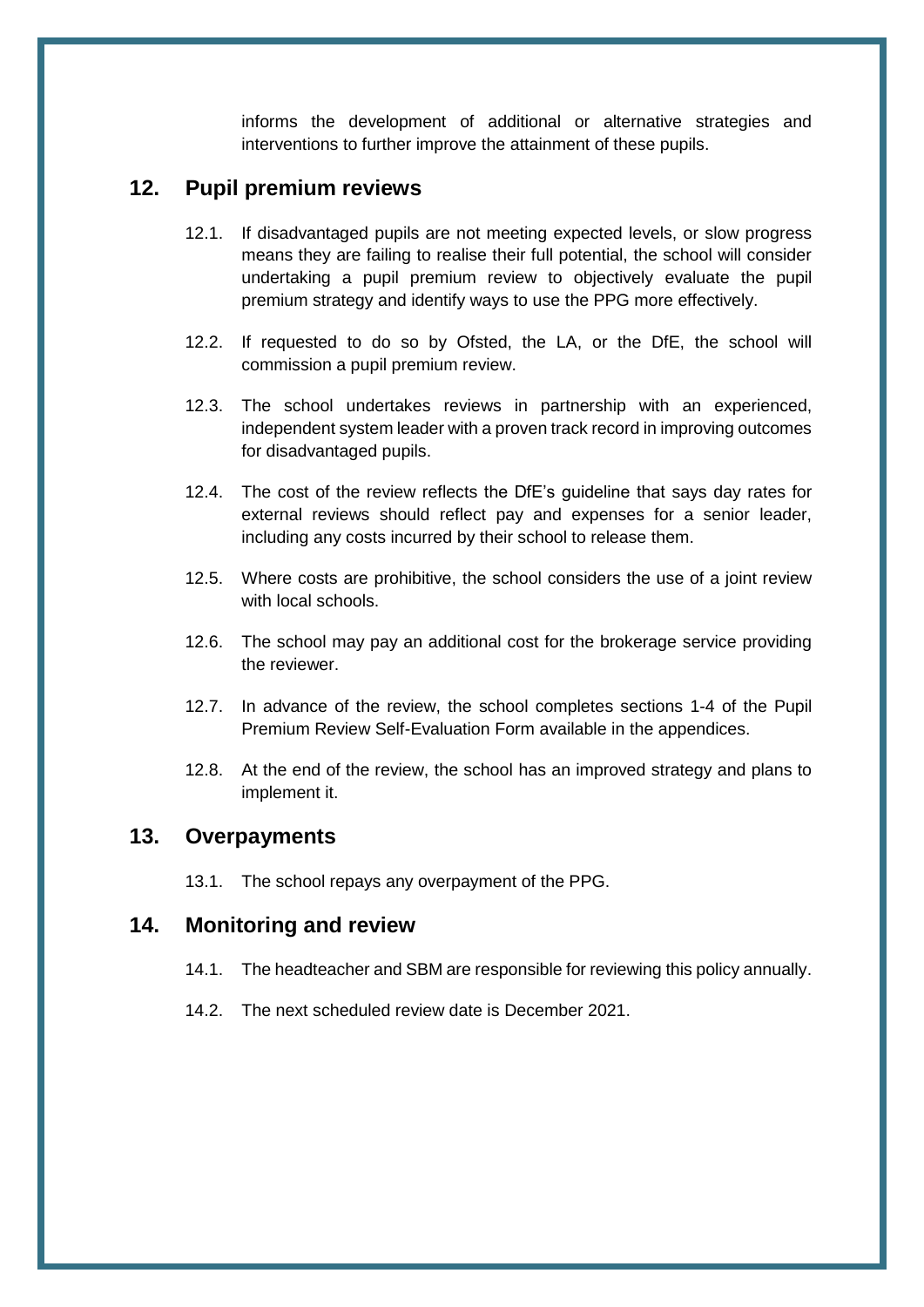# **Appendix 1 – Pupil Premium Reporting Template**

<span id="page-11-0"></span>

|                                                                                                                                                                                                                                               | <b>Funding information</b>                                                                                                                                                                                          |                                                                                                                                                                                                                                                                   |  |  |  |  |
|-----------------------------------------------------------------------------------------------------------------------------------------------------------------------------------------------------------------------------------------------|---------------------------------------------------------------------------------------------------------------------------------------------------------------------------------------------------------------------|-------------------------------------------------------------------------------------------------------------------------------------------------------------------------------------------------------------------------------------------------------------------|--|--|--|--|
| Academic year                                                                                                                                                                                                                                 |                                                                                                                                                                                                                     | 2019/20                                                                                                                                                                                                                                                           |  |  |  |  |
|                                                                                                                                                                                                                                               | Total number of pupils on roll                                                                                                                                                                                      | 286                                                                                                                                                                                                                                                               |  |  |  |  |
|                                                                                                                                                                                                                                               | Total number of pupils eligible for PPG                                                                                                                                                                             | 86                                                                                                                                                                                                                                                                |  |  |  |  |
|                                                                                                                                                                                                                                               | Amount of PPG received per pupil                                                                                                                                                                                    | £1320                                                                                                                                                                                                                                                             |  |  |  |  |
| <b>PLAC</b> premium                                                                                                                                                                                                                           | Number of pupils eligible for LAC and                                                                                                                                                                               | 1                                                                                                                                                                                                                                                                 |  |  |  |  |
|                                                                                                                                                                                                                                               | <b>Total LAC and PLAC premium received</b>                                                                                                                                                                          | £500                                                                                                                                                                                                                                                              |  |  |  |  |
|                                                                                                                                                                                                                                               | Number of pupils eligible for SPP                                                                                                                                                                                   | 86                                                                                                                                                                                                                                                                |  |  |  |  |
| <b>Total SPP received</b>                                                                                                                                                                                                                     |                                                                                                                                                                                                                     | £860                                                                                                                                                                                                                                                              |  |  |  |  |
| <b>Total PPG received</b>                                                                                                                                                                                                                     |                                                                                                                                                                                                                     | £130,000                                                                                                                                                                                                                                                          |  |  |  |  |
|                                                                                                                                                                                                                                               | Summary of PPG spending in academic year                                                                                                                                                                            |                                                                                                                                                                                                                                                                   |  |  |  |  |
| 2.<br>your actions.]                                                                                                                                                                                                                          | Pupils understand importance of regular exercise and a healthy diet<br>3. Difficulties with social interaction.<br>4. Attendance procedures will continue to be developed.<br>Summary of spending and actions taken | [Include spending on all types of pupil premium and explain the reasoning behind<br>1. Clued up Kids, school visits, visitors to school, theatre trip, workshops on e-safety<br>for pupils and parents, working with Kids Kabin to develop working relationships, |  |  |  |  |
|                                                                                                                                                                                                                                               | cultural capital:                                                                                                                                                                                                   |                                                                                                                                                                                                                                                                   |  |  |  |  |
| 53                                                                                                                                                                                                                                            |                                                                                                                                                                                                                     | percent of children who are not making progress and not doing homework have<br>school involvement                                                                                                                                                                 |  |  |  |  |
| 83                                                                                                                                                                                                                                            |                                                                                                                                                                                                                     | percent of children who are SEN are completing homework                                                                                                                                                                                                           |  |  |  |  |
| 50                                                                                                                                                                                                                                            |                                                                                                                                                                                                                     | percent of pupil premium children are completing homework                                                                                                                                                                                                         |  |  |  |  |
| 75                                                                                                                                                                                                                                            |                                                                                                                                                                                                                     | percent of children who are EAL are completing homework                                                                                                                                                                                                           |  |  |  |  |
| 9                                                                                                                                                                                                                                             |                                                                                                                                                                                                                     | percent of children who are making progress are not doing homework                                                                                                                                                                                                |  |  |  |  |
| 84                                                                                                                                                                                                                                            |                                                                                                                                                                                                                     | percent of children who are making progress are doing homework                                                                                                                                                                                                    |  |  |  |  |
| 250                                                                                                                                                                                                                                           | percent of children whose attendance is less that 90% are doing homework                                                                                                                                            |                                                                                                                                                                                                                                                                   |  |  |  |  |
| 61                                                                                                                                                                                                                                            | percent of children whose attendance is greater than 90% are doing homework                                                                                                                                         |                                                                                                                                                                                                                                                                   |  |  |  |  |
| 7                                                                                                                                                                                                                                             | percent of children who are not making progress and not doing homework                                                                                                                                              |                                                                                                                                                                                                                                                                   |  |  |  |  |
| 87%                                                                                                                                                                                                                                           |                                                                                                                                                                                                                     | percent of children are completing homework                                                                                                                                                                                                                       |  |  |  |  |
| Commando Joe's, Healthy Schools Plus award, analysis of after school clubs,<br>2.<br>CPD for staff provided by Sports for Schools, attendance at Healthy, Active<br>Lifestyle events, Dance club, North East Dance lessons for whole classes. |                                                                                                                                                                                                                     |                                                                                                                                                                                                                                                                   |  |  |  |  |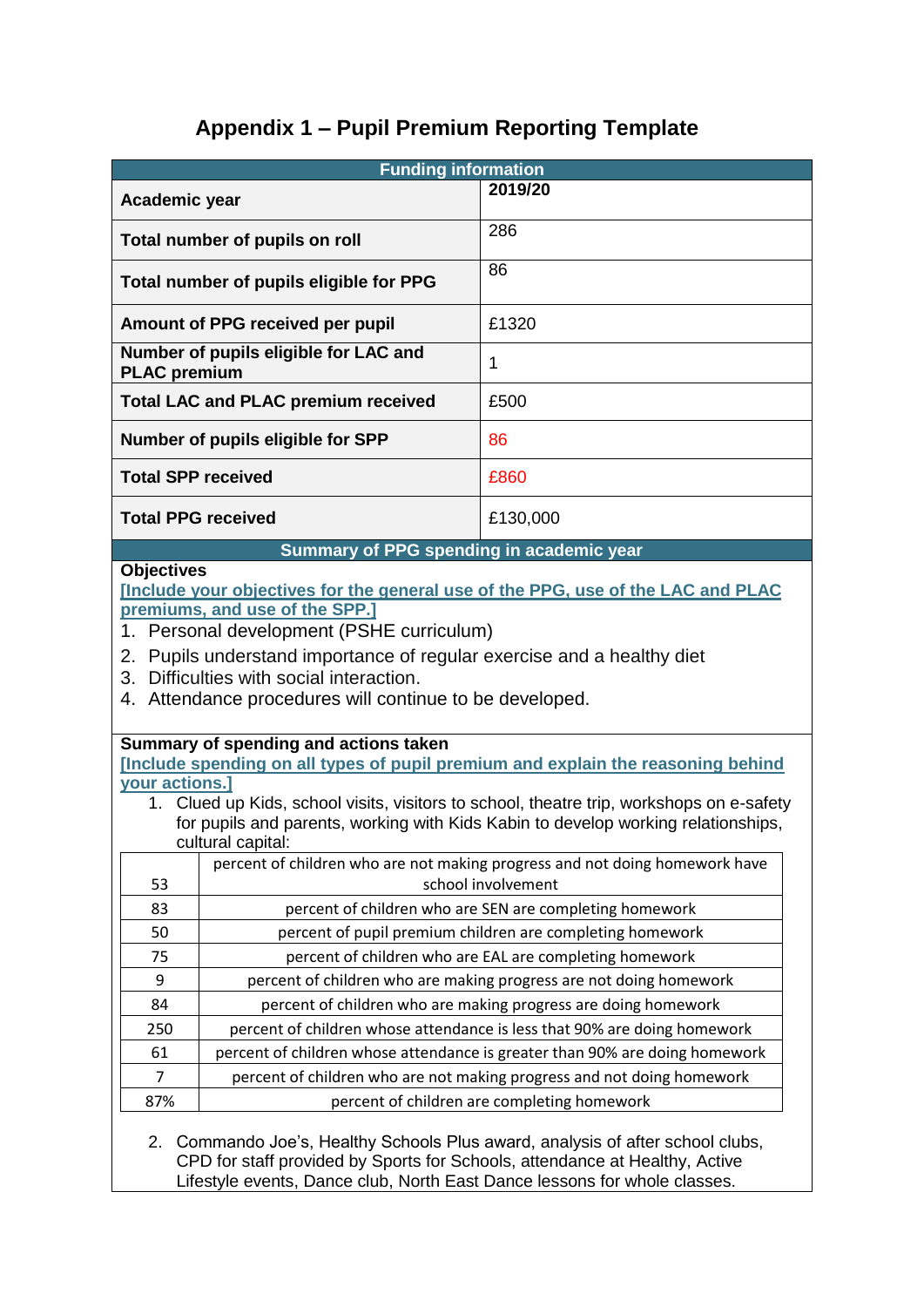| Boxall profile target          | Agreed priority area | SOY     | Evaluation                |  |  |
|--------------------------------|----------------------|---------|---------------------------|--|--|
|                                | Pupil 1<br>Pupil 2   | 11<br>5 |                           |  |  |
|                                | Pupil 3              | 6       | Pupil 2, 3 and 4          |  |  |
| A. Gives purposeful attention  | Pupil 4              | 5       | transitioned              |  |  |
| (20)                           | Pupil 5              | 9       | back to                   |  |  |
|                                | Pupil 6              | 20      | mainstream to             |  |  |
|                                | Pupil 7              | 18      | continue                  |  |  |
|                                | Pupil 8              | 19      | working on                |  |  |
|                                | Pupil 1              | 6       | targets.<br>Pupil 7 and 8 |  |  |
|                                | Pupil 2              | 3       | transferred to            |  |  |
|                                | Pupil 3              | 3       | special school            |  |  |
| B. Participates constructively | Pupil 4              | 3       | with Boxall               |  |  |
| (12)                           | Pupil 5              | 4       | data used to              |  |  |
|                                | Pupil 6              | 12      | support.                  |  |  |
|                                | Pupil 7              | 12      |                           |  |  |
|                                | Pupil 8              | 12      |                           |  |  |

#### **Pupil premium summary Jan 2020**

Ex

#### **Class context:** Y1 Y2 Y3 Y4 Y5 Y6 Pupil premium  $14/31$  $45%$ 13/35 37% 13/31  $129$ 15/26 58%

| Pupil premium         |                                                   | 45%   | 37%                                   | 42%  | 58%                             | 56%   | 69%                                            |  |
|-----------------------|---------------------------------------------------|-------|---------------------------------------|------|---------------------------------|-------|------------------------------------------------|--|
| Pupil premium and     |                                                   | 0/31  | 1/35                                  | 4/31 | 3/26                            | 9/34  | 2/26                                           |  |
| <b>SEN</b>            |                                                   | $0\%$ | 3%                                    | 13%  | 12%                             | 26%   | 8%                                             |  |
| Pupil premium and     |                                                   | 0/31  | 1/35                                  | 0/31 | 2/26                            | 2/34  | 1/26                                           |  |
| EAL                   |                                                   | $0\%$ | 3%                                    | 0%   | 8%                              | $6\%$ | 4%                                             |  |
|                       | Previous results (2018/19):                       |       |                                       |      |                                 |       |                                                |  |
|                       | Pupil premium attainment:                         |       |                                       |      |                                 |       |                                                |  |
| GLD                   | 64%                                               |       |                                       |      |                                 |       |                                                |  |
| Did not achieve       | Welfare: $\times 1$<br>Attendance: x 3<br>SEN: x1 |       |                                       |      |                                 |       |                                                |  |
| Phonics               |                                                   |       |                                       |      | 62%                             |       |                                                |  |
| Did not achieve       |                                                   |       |                                       |      | Welfare: $\times$ 5             |       |                                                |  |
|                       | Reading                                           |       | Writing                               |      | Maths                           |       | Combined                                       |  |
| KS1                   | Ex 69%                                            |       | Ex 62%                                |      | Ex 77%                          |       | Ex 62%                                         |  |
|                       | GD 23%                                            |       | GD 23%                                |      | GD 23%                          |       | GD 23%                                         |  |
| Did not achieve<br>Ex | $SEN \times 3$<br>Welfare $\times 1$              |       | $SEN \times 3$<br>Welfare: $\times$ 2 |      | $SEN - x3$                      |       | $SEN \times 3$<br>Welfare: $\times$ 2          |  |
| KS <sub>2</sub>       | Ex71%                                             |       | Ex71%                                 |      | Ex 71%                          |       | Ex 57%                                         |  |
|                       | GD 21%                                            |       | GD 14%                                |      | GD 0%                           |       | GD 0%                                          |  |
| Did not achieve<br>Ex | SEND: x3<br>EAL: x1                               |       | SEND: x 4                             |      | SEND: x3<br>Welfare: $\times 1$ |       | SEND: $\times$ 4 Welfare $\times$ 1<br>EAL: x1 |  |

19/34

18/26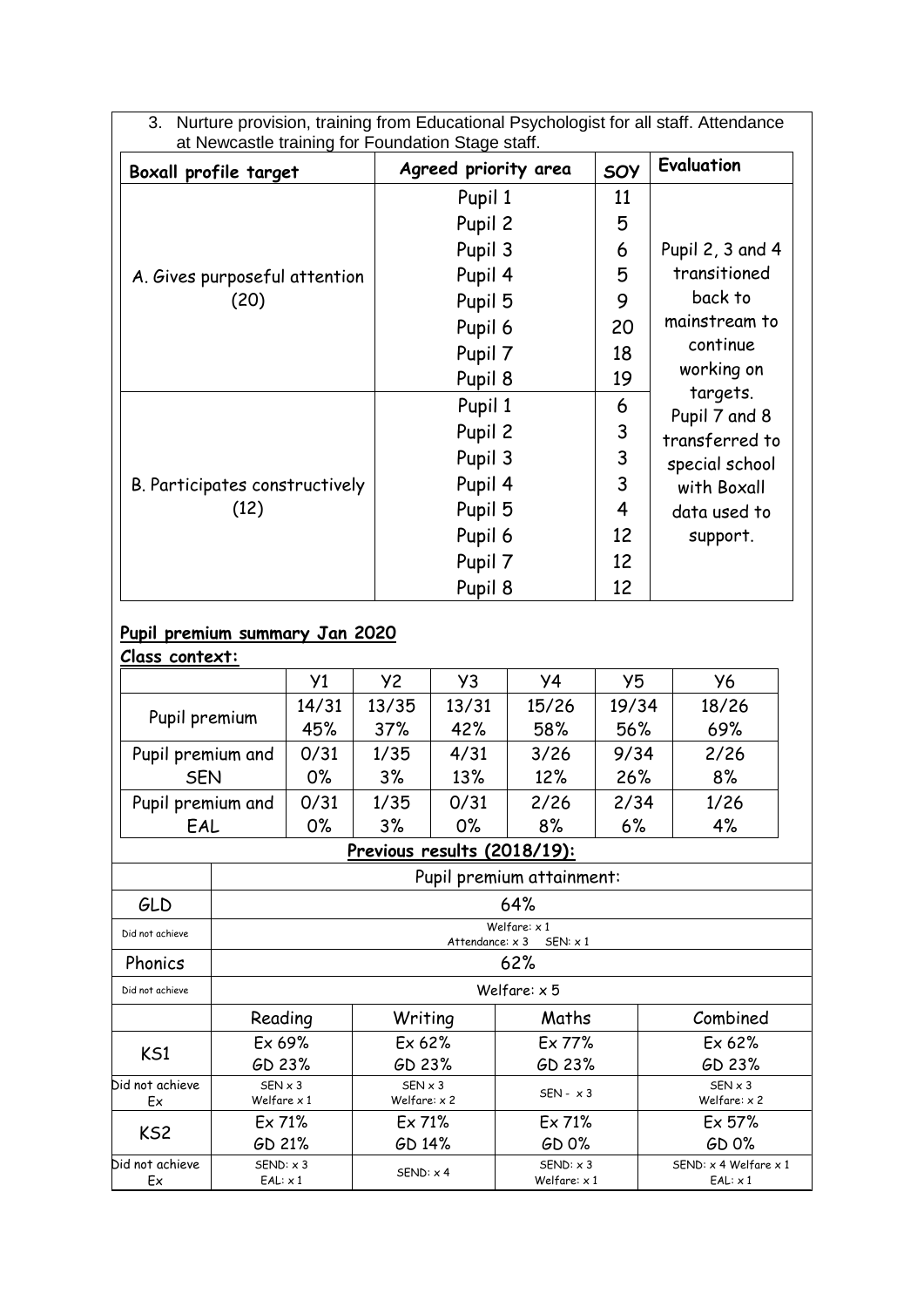#### **Previous data (End of Aut 2019/20):**

Data to show Pupil Premium children on track to make expected progress from previous Key Stage data.

|                |           | Reading              |                  |         |           | Maths |  |  |
|----------------|-----------|----------------------|------------------|---------|-----------|-------|--|--|
|                |           |                      |                  | Writing |           |       |  |  |
| <b>FS</b>      |           |                      | GLD on track 45% |         |           |       |  |  |
| Y <sub>1</sub> |           | Phonics on track 57% |                  |         |           |       |  |  |
| Y2             | 92% (38%) |                      | 92% (23%)        |         | 85% (0%)  |       |  |  |
| Y <sub>3</sub> | 85% (23%) |                      | 85% (23%)        |         | 77% (0%)  |       |  |  |
| Y4             | 93% (6%)  |                      | 100% (6%)        |         | 80% (6%)  |       |  |  |
| Y5             | 94% (0%   |                      | 100% (24%)       |         | 94% (12%) |       |  |  |
| Y6             | 94% (11%) |                      | 100% (6%         |         | 94% (33%  |       |  |  |

#### **Pupil premium and SEN 2019/20**

|        | Reading     | Writing     | <b>Maths</b> |  |  |
|--------|-------------|-------------|--------------|--|--|
| Υ1     |             | N/A         |              |  |  |
| Y2(1)  | 100% (100%) | 100% (100%) | 100% (0%)    |  |  |
| Y3(3)  | 100% (0%)   | 100% (0%)   | 100% (0%)    |  |  |
| Y4(3)  | 66% (0%)    | 66% (0%)    | 66% (0%)     |  |  |
| Y5(8)  | 88% (0%)    | 88% (12%)   | 88% (12%)    |  |  |
| Y6 (2) | 100% (0%)   | 100% (0%)   | $50\% (0\%)$ |  |  |

#### **Attendance at clubs 2019-20:**

|                                |                | Autumn 1 PP | Autumn 1 Non PP |  |
|--------------------------------|----------------|-------------|-----------------|--|
|                                | <b>NUFC</b>    | 73%         | 27%             |  |
|                                | <b>Fitness</b> | 58%         | 56%             |  |
|                                | Dance<br>Mon   | 58%         | 42%             |  |
|                                | Dance<br>Tues  | 33%         | 67%             |  |
|                                |                | 55%         | 45%             |  |
| <b>Staff costs</b>             |                |             | £               |  |
| <b>Raising standards costs</b> |                |             | £               |  |

#### **Outcomes**

**[Use data and anecdotal evidence to summarise how successful your spending has been overall. Include failures, as these will help you to reprioritise PPG spending going forwards.]**

- 1. Data shows that 50% of PP children were completing homework as a result this year, PPG will be used to support the Homework Project to impact positively on the engagement and completion of homework for children receiving PPG.
- 2. In order to continue to improve the engagement of PPG children in sport and healthy lifestyles, the Daily Mile provision across school needs to be more significant.
- 3. Continue development of provision with extending to training staff in delivering Commando Joe's to develop children's skills in team work and develop physical activity.
- 4. Attendance systems and procedures to continue with an improved access to welfare support within school.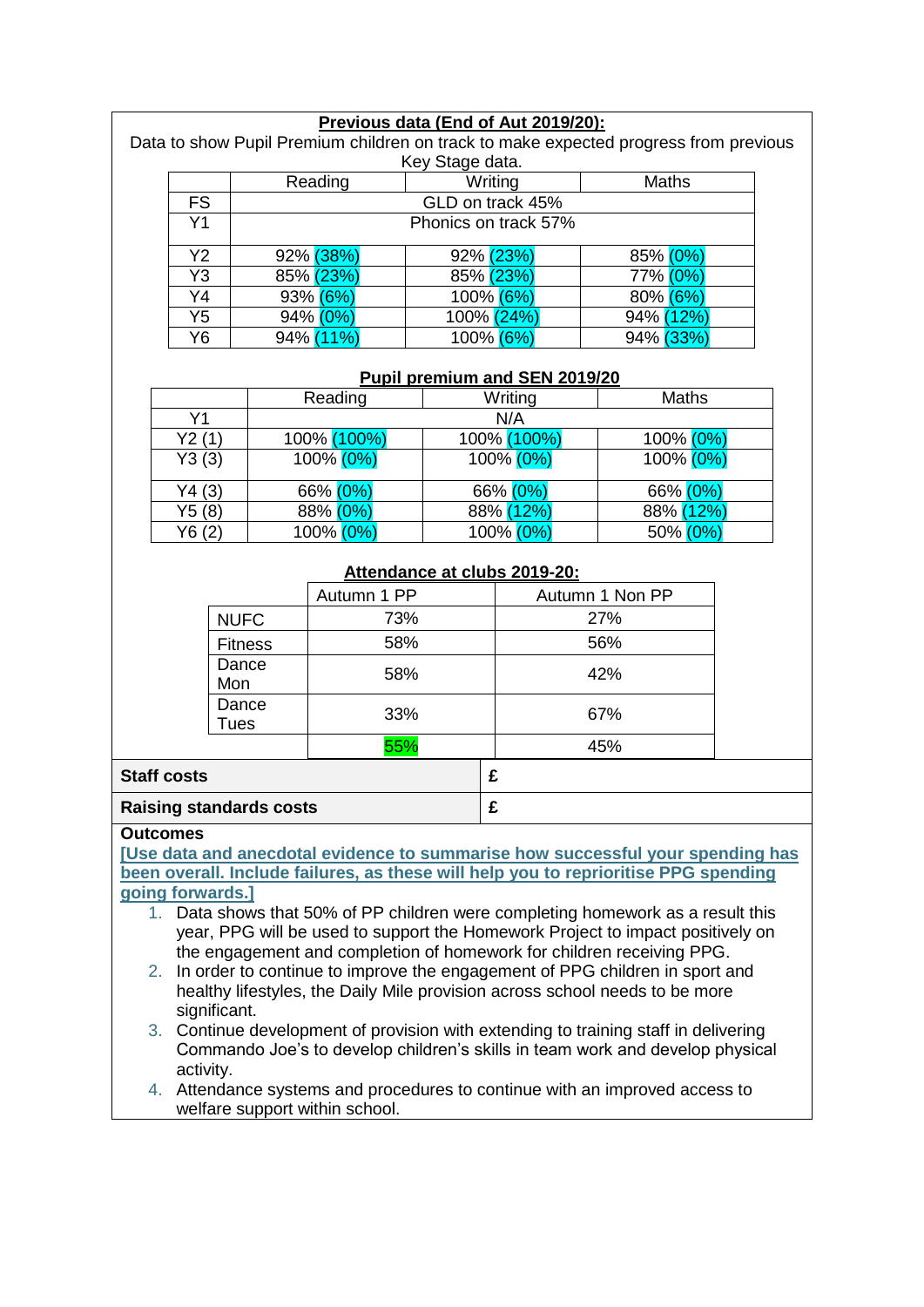# **[Primary schools] Appendix 2 – Pupil Premium Review Self-Evaluation Form**

<span id="page-14-0"></span>

| 1. Summary information                                                                                                                                                                                                                                                                             |                                                                                                                                                                                                                                                                                                                                                                                                                                                                                                                                                                                                                                                                                                                                |         |                                                                                                       |     |  |                                        |  |               |  |
|----------------------------------------------------------------------------------------------------------------------------------------------------------------------------------------------------------------------------------------------------------------------------------------------------|--------------------------------------------------------------------------------------------------------------------------------------------------------------------------------------------------------------------------------------------------------------------------------------------------------------------------------------------------------------------------------------------------------------------------------------------------------------------------------------------------------------------------------------------------------------------------------------------------------------------------------------------------------------------------------------------------------------------------------|---------|-------------------------------------------------------------------------------------------------------|-----|--|----------------------------------------|--|---------------|--|
|                                                                                                                                                                                                                                                                                                    | School<br><b>Tyneview Primary School</b>                                                                                                                                                                                                                                                                                                                                                                                                                                                                                                                                                                                                                                                                                       |         |                                                                                                       |     |  |                                        |  |               |  |
|                                                                                                                                                                                                                                                                                                    | Academic year                                                                                                                                                                                                                                                                                                                                                                                                                                                                                                                                                                                                                                                                                                                  | 2020/21 | Total pupil premium grant (PPG) budget<br>£166,780<br>Date of most recent PPG review<br>November 2020 |     |  |                                        |  |               |  |
|                                                                                                                                                                                                                                                                                                    | Total number of pupils 249                                                                                                                                                                                                                                                                                                                                                                                                                                                                                                                                                                                                                                                                                                     |         | Number of pupils eligible for the PPG                                                                 | 124 |  | Date for next internal strategy review |  | November 2021 |  |
|                                                                                                                                                                                                                                                                                                    |                                                                                                                                                                                                                                                                                                                                                                                                                                                                                                                                                                                                                                                                                                                                |         | 2. Current attainment calculated as estimates when schools closed in March 2020                       |     |  |                                        |  |               |  |
|                                                                                                                                                                                                                                                                                                    | Pupils eligible for the PPG in the<br>Use your established alternative to the levels below. As part of your full strategy, you<br><b>National average from</b><br>school<br>should also consider results for specific groups of pupils (such as particular year<br>2018/19 (Predicted end of year<br>groups or minority groups) as well as the headline figures presented here. If you have<br>Data when schools closed in<br>outcomes for all KS2 pupils)<br>very small pupil numbers, you may wish to present three-year averages here.<br>March 2020 $\rightarrow$ PP (Non PP)                                                                                                                                              |         |                                                                                                       |     |  |                                        |  |               |  |
|                                                                                                                                                                                                                                                                                                    |                                                                                                                                                                                                                                                                                                                                                                                                                                                                                                                                                                                                                                                                                                                                |         | % of pupils achieving expected standard or above in reading, writing, and mathematics                 |     |  | 69% (68%)                              |  | $70\%$ (84%)  |  |
|                                                                                                                                                                                                                                                                                                    |                                                                                                                                                                                                                                                                                                                                                                                                                                                                                                                                                                                                                                                                                                                                |         | % of pupils making expected progress in reading (as measured in the school)                           |     |  | 63% (62%)                              |  | 75% (84%)     |  |
|                                                                                                                                                                                                                                                                                                    |                                                                                                                                                                                                                                                                                                                                                                                                                                                                                                                                                                                                                                                                                                                                |         | % of pupils making expected progress in writing (as measured in the school)                           |     |  | 69% (69%)                              |  | 78% (88%)     |  |
|                                                                                                                                                                                                                                                                                                    |                                                                                                                                                                                                                                                                                                                                                                                                                                                                                                                                                                                                                                                                                                                                |         | % of pupils making expected progress in mathematics (as measured in the school)                       |     |  | 69% (58%)                              |  | 76% (84%)     |  |
|                                                                                                                                                                                                                                                                                                    |                                                                                                                                                                                                                                                                                                                                                                                                                                                                                                                                                                                                                                                                                                                                |         | 3. Barriers to future attainment (for pupils eligible for the PPG)                                    |     |  |                                        |  |               |  |
| Data sources that can help you identify barriers to attainment in your school include: Get Information About Schools (GIAS); the Education Endowment Fund<br>(EEF) Families of Schools Database, FFT Aspire; staff and pupil consultation; attendance records; recent Ofsted reports and guidance. |                                                                                                                                                                                                                                                                                                                                                                                                                                                                                                                                                                                                                                                                                                                                |         |                                                                                                       |     |  |                                        |  |               |  |
| Academic barriers (such as poor oral language skills)                                                                                                                                                                                                                                              |                                                                                                                                                                                                                                                                                                                                                                                                                                                                                                                                                                                                                                                                                                                                |         |                                                                                                       |     |  |                                        |  |               |  |
| $\overline{A}$                                                                                                                                                                                                                                                                                     | The main barriers are those associated with low incomes, working poor and unemployment. These manifest themselves in different ways and as a<br>school we have made it our responsibility to piece them together. The first area to consider is our curriculum and systems to ensure that it serves<br>our pupils well. This means that we need to explore the reasons for lack of progress thoroughly. Very much linked into this was home school<br>routines based on engagement with school and allocation and expectation of responsibilities. This means the checking of reading PE kits and<br>homework. If Patterns can be identified then they must be explored. This is already having a positive impact on outcomes. |         |                                                                                                       |     |  |                                        |  |               |  |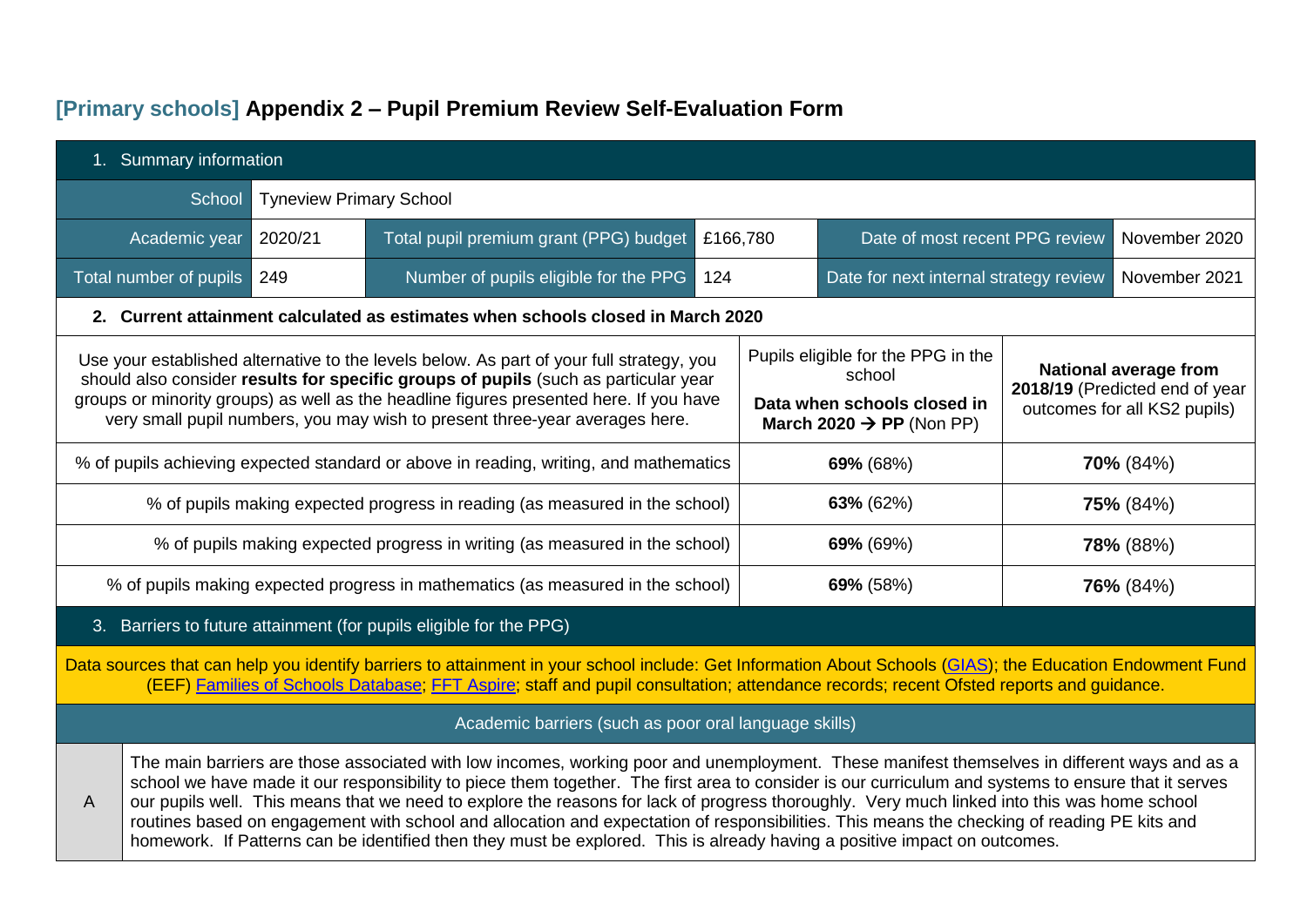| B            | For those children that are not receiving additional pastoral time then the curriculum enrichment is essential. We have recognised the need to work<br>with community groups to fill this gap and provide the cultural capital that is needed for opportunity.                                                                                                               |                                                                                                                                                                      |                                                                                                                                                                                          |  |  |  |
|--------------|------------------------------------------------------------------------------------------------------------------------------------------------------------------------------------------------------------------------------------------------------------------------------------------------------------------------------------------------------------------------------|----------------------------------------------------------------------------------------------------------------------------------------------------------------------|------------------------------------------------------------------------------------------------------------------------------------------------------------------------------------------|--|--|--|
| $\mathsf{C}$ | Again based on starting points Speech and Language is going to be an issue as modern Britain and technology often restricts the spoken word.<br>Research points to deprivation as a major factor in communication skill level. We are trying to recognise and were possible, remedy this. We have<br>prioritized Speech and Language and there is staff training to consider |                                                                                                                                                                      |                                                                                                                                                                                          |  |  |  |
|              |                                                                                                                                                                                                                                                                                                                                                                              | Additional barriers (including issues which also require action outside the school such as low attendance rates)                                                     |                                                                                                                                                                                          |  |  |  |
| D            | habits.                                                                                                                                                                                                                                                                                                                                                                      |                                                                                                                                                                      | Attendance is always been worked on and we are developing language and strategies around the above to influence parents in promoting good                                                |  |  |  |
|              |                                                                                                                                                                                                                                                                                                                                                                              | 4. Intended outcomes (specific outcomes and how they will be measured)                                                                                               |                                                                                                                                                                                          |  |  |  |
|              |                                                                                                                                                                                                                                                                                                                                                                              | It is not essential to identify four desired outcomes - focussing on fewer aims in more depth<br>may be better.                                                      | Success criteria                                                                                                                                                                         |  |  |  |
| A            | To develop welfare systems further within school.                                                                                                                                                                                                                                                                                                                            |                                                                                                                                                                      | Children accessing nurture provision and other key identified<br>pupils will take part in the Commando Joe's curriculum.<br>Staff will be trained in the delivery of the Commando Joe's. |  |  |  |
| B            | routines                                                                                                                                                                                                                                                                                                                                                                     | To develop cultural capital by creating the opportunity to embellish and secure their<br>learning through access to creative homework projects alongside home school | The number of PPG children engaging in homework will<br>increase.                                                                                                                        |  |  |  |
| $\mathsf{C}$ | later in life.                                                                                                                                                                                                                                                                                                                                                               | Developing a focus on Speech and Language and identifying as a potential barrier                                                                                     | Staff training program, children receiving appropriate support,<br>stems identified with development plan to support it.                                                                 |  |  |  |
| D            | Systems and procedures for attendance are embedded                                                                                                                                                                                                                                                                                                                           |                                                                                                                                                                      | Staff parents and carers understand its importance in relation<br>to outcomes and opportunity.                                                                                           |  |  |  |
|              | 5. Review of expenditure                                                                                                                                                                                                                                                                                                                                                     |                                                                                                                                                                      |                                                                                                                                                                                          |  |  |  |
|              | Previous academic<br>£130,000<br>year                                                                                                                                                                                                                                                                                                                                        |                                                                                                                                                                      | Demonstrate how you are using the PPG to improve classroom pedagogy, provide targeted support, and support<br>whole-school strategies.                                                   |  |  |  |
|              | Quality of teaching for all                                                                                                                                                                                                                                                                                                                                                  |                                                                                                                                                                      |                                                                                                                                                                                          |  |  |  |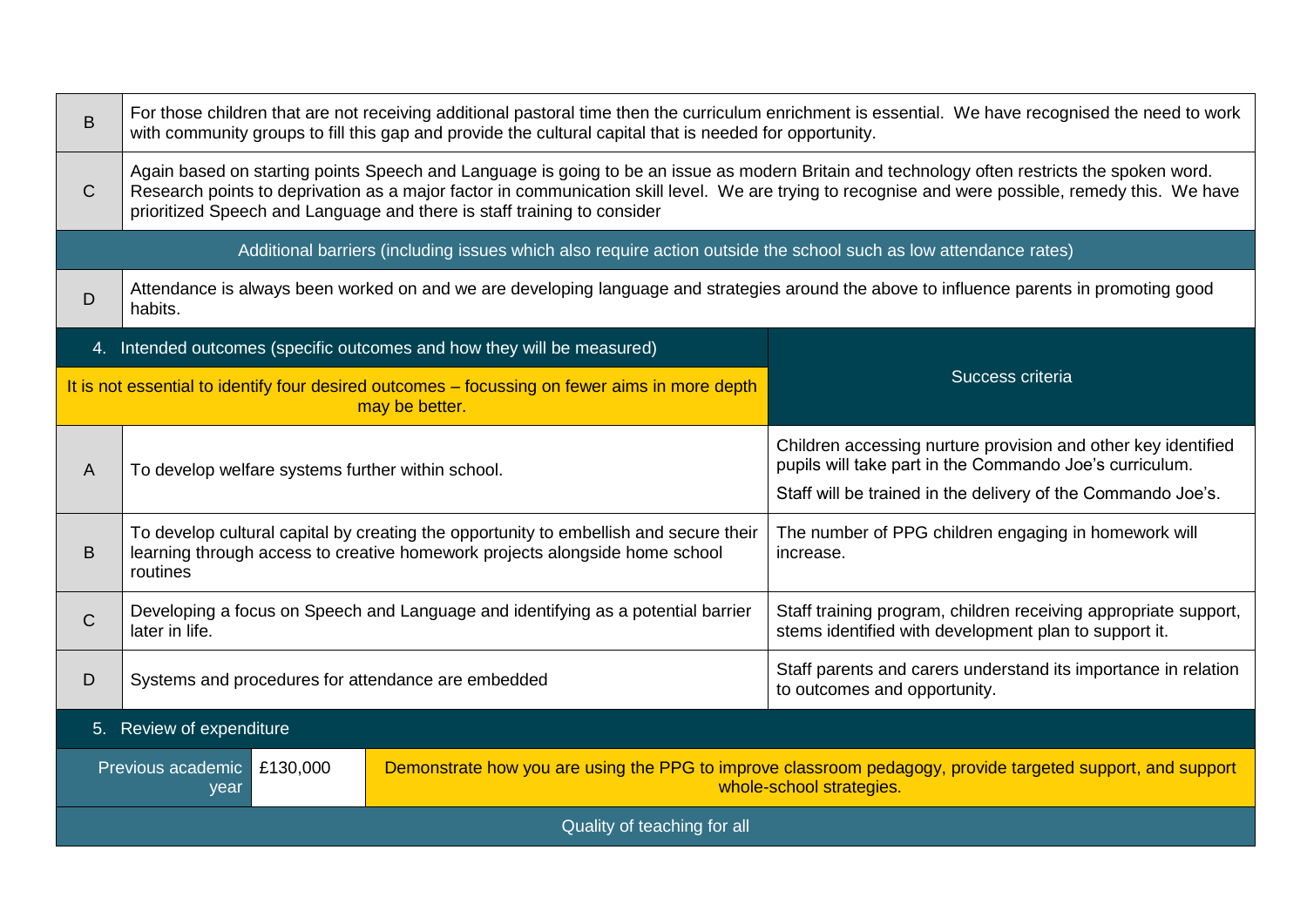| Action                                      | Intended<br>outcome(s)                                                                                   | Estimated impact: Did you meet the success<br>criteria? (Include impact on pupils not eligible for<br>the PPG, if appropriate) | Lessons learned (and whether you will<br>continue this approach)                                                                                                      | Cost   |  |  |  |  |
|---------------------------------------------|----------------------------------------------------------------------------------------------------------|--------------------------------------------------------------------------------------------------------------------------------|-----------------------------------------------------------------------------------------------------------------------------------------------------------------------|--------|--|--|--|--|
| 1:group teaching                            | Educational<br>outcomes                                                                                  | Children carefully identified to work in smaller group<br>(Year 6) and educational outcomes reached. (see data<br>page 1)      | Small group teaching was difficult with an<br>inexperienced member of staff                                                                                           | £6000  |  |  |  |  |
| <b>Nurture Provision</b>                    | Fewer<br>exclusions<br>Improved<br>outcomes                                                              | Successful routes for most challenging children.<br>Progress made in some chn who are now transitioning<br>to main stream.     | In 2019-20, nurture provision will be<br>developed alongside educational<br>psychologists using Boxhall profile<br>assessments and implemented within KS1<br>and KS2. | £10000 |  |  |  |  |
| <b>Vulnerable Learners</b>                  | Increased<br>independent<br>skills and<br>confidence<br>with their<br>curriculum                         | Quality first Teaching introduced to children with<br>identified difficulties                                                  | The intervention led to increased<br>independent skills of children with SEN.<br>Next - share strategies with main stream<br>class.                                   | £24000 |  |  |  |  |
| Key Stage 1 reading<br>intervention teacher | Continuation<br>of progress<br>from<br>Foundation<br>Stage.<br>Improved<br>participation<br>from parents | Impacted positively                                                                                                            | Continuation with year                                                                                                                                                | £12000 |  |  |  |  |
|                                             | <b>Targeted support</b>                                                                                  |                                                                                                                                |                                                                                                                                                                       |        |  |  |  |  |
| Action                                      | Intended<br>outcome(s)                                                                                   | Estimated impact: Did you meet the success<br>criteria? (Include impact on pupils not eligible for<br>the PPG, if appropriate) | Lessons learned (and whether you will<br>continue this approach)                                                                                                      | Cost   |  |  |  |  |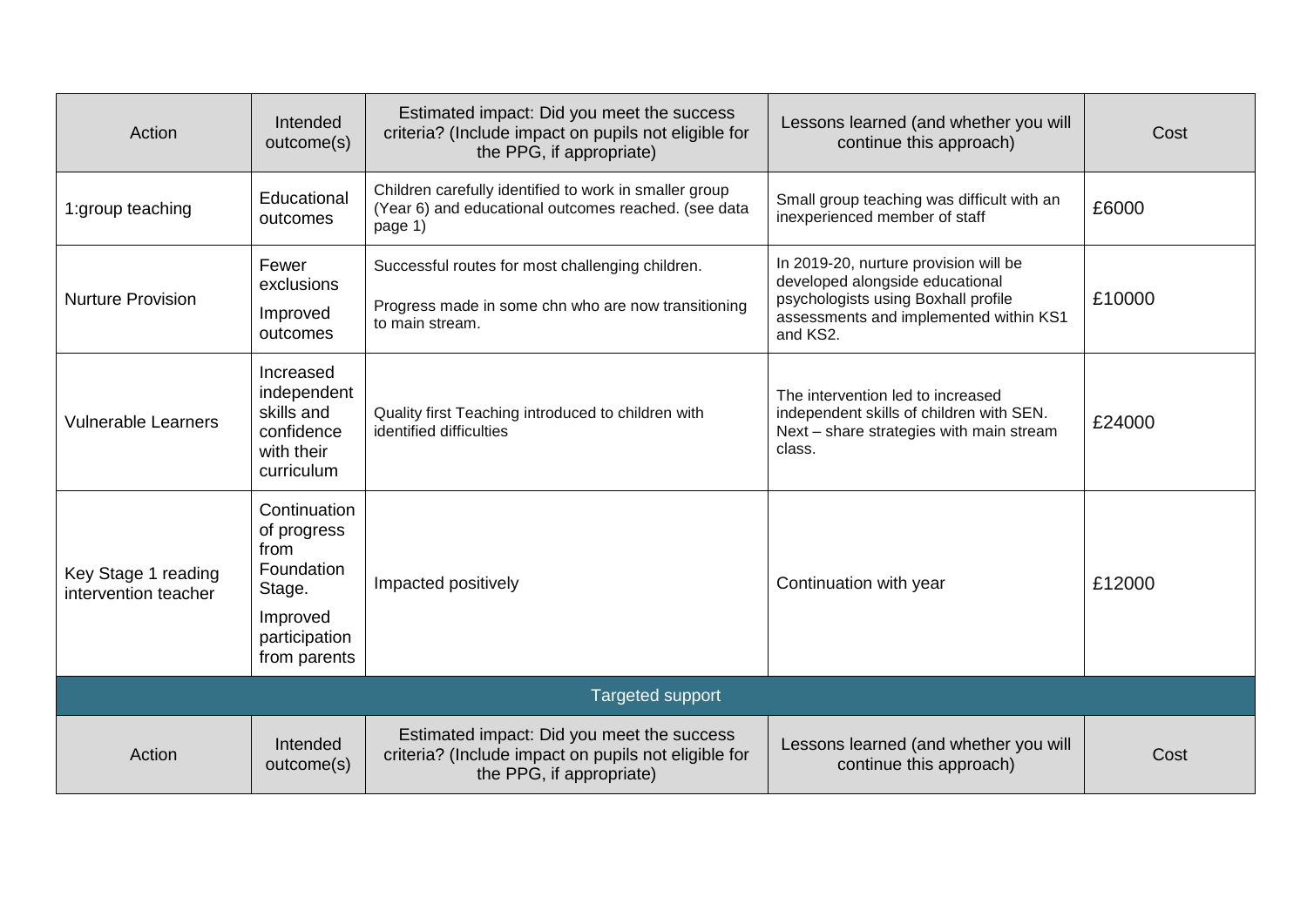| Develop procedures for<br>PSA and Attendance<br>Support                                                         | Increase<br>resilience of<br>families                                      | Use of attendance bus for most vulnerable children has<br>had a positive impact.<br>Case studies demonstrate improved procedures for<br>PSA and whole school |                                 | Vulnerable learners lead with NEAT 2019-<br>20<br>Attendance focus to continue 2019-20<br>through use of planners and revision of<br>attendance incentives. |                   | £18000                                     |
|-----------------------------------------------------------------------------------------------------------------|----------------------------------------------------------------------------|--------------------------------------------------------------------------------------------------------------------------------------------------------------|---------------------------------|-------------------------------------------------------------------------------------------------------------------------------------------------------------|-------------------|--------------------------------------------|
| Provision of pastoral<br>services e.g. breakfast<br>club and snacks                                             | Improve offer<br>to families                                               | Numbers in breakfast club are strong                                                                                                                         | Continue to monitor approaches. | £10000                                                                                                                                                      |                   |                                            |
|                                                                                                                 |                                                                            | Other approaches                                                                                                                                             |                                 |                                                                                                                                                             |                   |                                            |
| Action                                                                                                          | Intended<br>outcome(s)                                                     | Estimated impact: Did you meet the success<br>criteria? (Include impact on pupils not eligible for<br>the PPG, if appropriate)                               |                                 | Lessons learned (and whether you will<br>continue this approach)                                                                                            |                   | Cost                                       |
| Curriculum<br>Development/Hooks<br>and maintenance of<br>minibus                                                | Motivation of<br>pupils                                                    | Positive impact                                                                                                                                              |                                 | Continuation this year                                                                                                                                      |                   | £18000                                     |
| Planned expenditure<br>6.                                                                                       |                                                                            |                                                                                                                                                              |                                 |                                                                                                                                                             |                   |                                            |
| Academic year                                                                                                   | 2020/21                                                                    | Demonstrate how you will use the PPG to improve classroom pedagogy, provide targeted support, and support                                                    |                                 | whole-school strategies.                                                                                                                                    |                   |                                            |
|                                                                                                                 |                                                                            | Quality of teaching for all                                                                                                                                  |                                 |                                                                                                                                                             |                   |                                            |
| Action                                                                                                          | Intended<br>outcome(s)                                                     | What is the evidence and rationale for this<br>choice?                                                                                                       |                                 | How will you ensure it is<br>effectively implemented?                                                                                                       | <b>Staff lead</b> | When will you<br>review<br>implementation? |
| Develop the<br>Windscreen as an<br>effective tool for<br>measuring impact as<br>well as providing<br>direction. | To develop<br>welfare<br>systems<br>further within<br>school to<br>enhance | Evidence based on learning routines and<br>impact of parents. Work of Ronald<br>Ferguson supports our aims.                                                  |                                 | Half termly monitoring of home<br>school routines.<br>Welfare check ins for pupils that<br>are causing concern.                                             | Head/Senco        |                                            |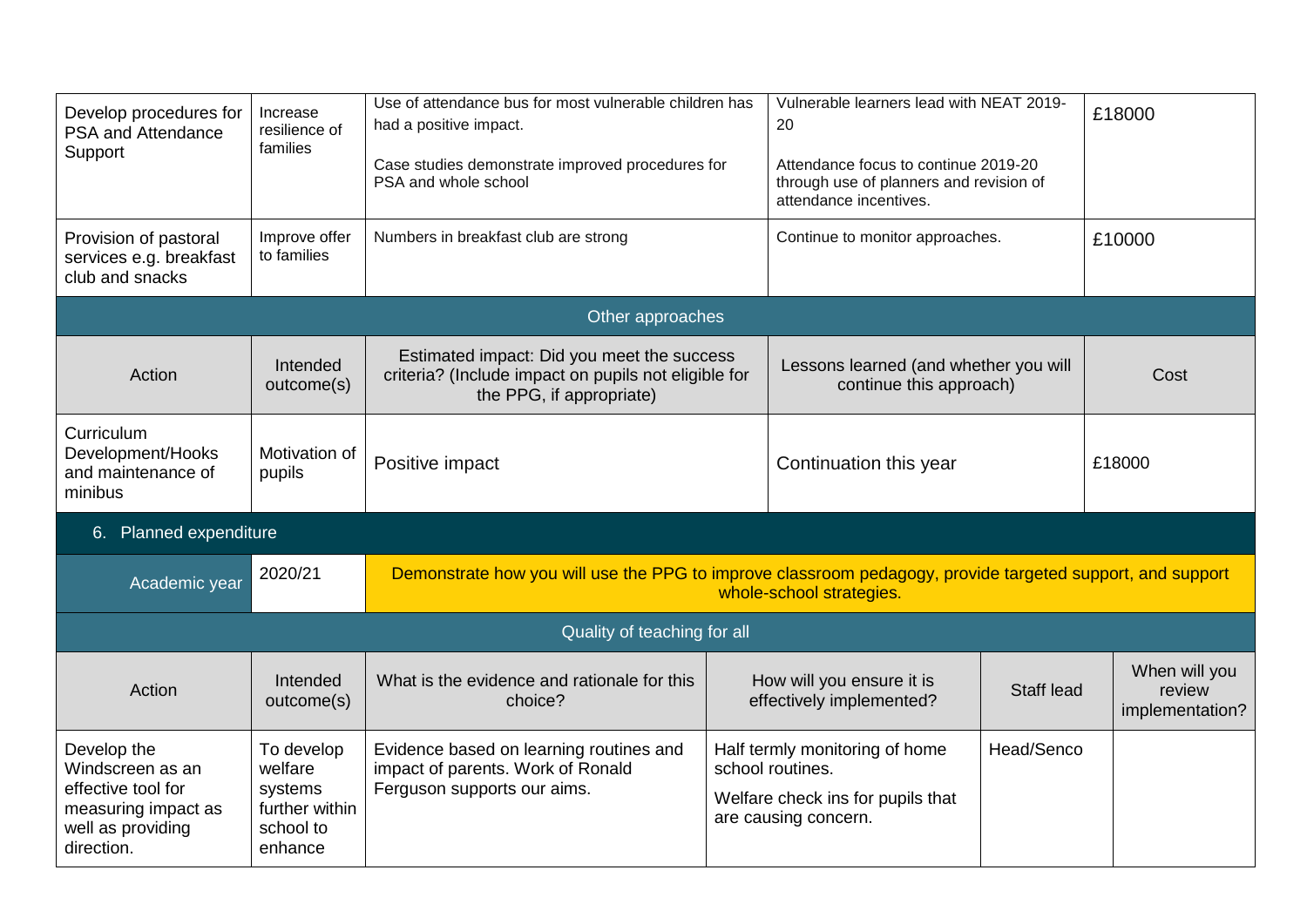| Generating entry and<br>exit systems.<br>Providing staff time to<br>explore dynamics and<br>ensure school systems<br>are effective for<br>identifying barriers for<br>children and families | quality first<br>teaching                                                      | Also interventions should be fixed in<br>length according to best practice tips from<br><b>Educational Psychology</b>                                                                                 | <b>Teaching and Learning</b><br>conversations Windscreen.<br>Easily understood entry and exit<br>systems with consistent dialogue<br>around expectations |                                                   |                                            |  |  |  |  |
|---------------------------------------------------------------------------------------------------------------------------------------------------------------------------------------------|--------------------------------------------------------------------------------|-------------------------------------------------------------------------------------------------------------------------------------------------------------------------------------------------------|----------------------------------------------------------------------------------------------------------------------------------------------------------|---------------------------------------------------|--------------------------------------------|--|--|--|--|
| Total budgeted cost                                                                                                                                                                         | £40,000                                                                        |                                                                                                                                                                                                       |                                                                                                                                                          |                                                   |                                            |  |  |  |  |
| <b>Targeted support</b>                                                                                                                                                                     |                                                                                |                                                                                                                                                                                                       |                                                                                                                                                          |                                                   |                                            |  |  |  |  |
| Action                                                                                                                                                                                      | Intended<br>outcome(s)                                                         | What is the evidence and rationale for this<br>choice?                                                                                                                                                | How will you ensure it is effectively<br>implemented?                                                                                                    | <b>Staff lead</b>                                 | When will you<br>review<br>implementation? |  |  |  |  |
| Stringent monitoring<br>and procedural<br>systems for<br>intervention linking in<br>with point 1 and<br>establishment of<br>learning routines and<br>identification of<br>opportunity.      | Develop<br>attendance<br>offer                                                 | Linked to point one - home school<br>routines are hugely important with<br>attendance being one.                                                                                                      | Daily monitoring<br>Assessing against windscreen                                                                                                         | Head                                              | Termly                                     |  |  |  |  |
| Appointment of staff<br>Staff training<br>opportunities                                                                                                                                     | Increase<br>opportunities<br>to develop<br>speech and<br>Language in<br>School | Outcomes for children with Speech and<br>Language issues are lower. By focusing<br>on correct interventions and positive<br>models for dialogue in school we are more<br>likely to create opportunity | Identification of needs<br>Training<br>Evaluation                                                                                                        | Foundation<br>stage<br>Assistant<br>Head<br>Senco | Termly                                     |  |  |  |  |
| On going and routine<br>activities to support the<br>Windscreen at levels<br>from $0-4$                                                                                                     | Children and<br>families<br>receive<br>support                                 | Improve outcomes for families by<br>development of clear routines based on<br>the intention of pupil and family<br>relationship and well being                                                        | Regular monitoring                                                                                                                                       | PSA/Senco                                         | Half termly                                |  |  |  |  |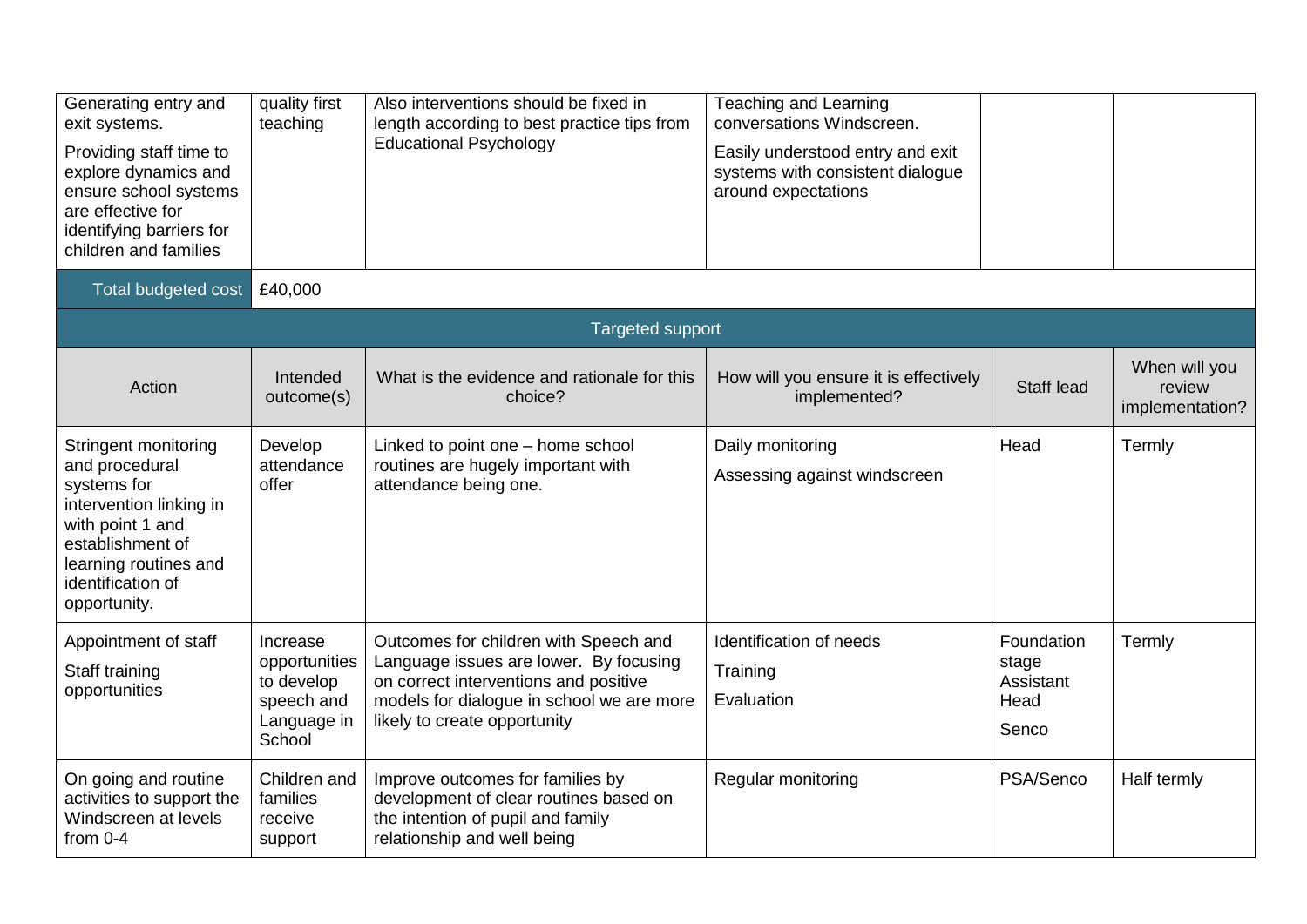| Total budgeted cost                                                            | £110,000                                                                                                                                                                       |                                                                                                                                                 |                                                       |                    |                                            |  |  |  |  |
|--------------------------------------------------------------------------------|--------------------------------------------------------------------------------------------------------------------------------------------------------------------------------|-------------------------------------------------------------------------------------------------------------------------------------------------|-------------------------------------------------------|--------------------|--------------------------------------------|--|--|--|--|
| Other approaches                                                               |                                                                                                                                                                                |                                                                                                                                                 |                                                       |                    |                                            |  |  |  |  |
| Action                                                                         | Intended<br>outcome(s)                                                                                                                                                         | What is the evidence and rationale for this<br>choice?                                                                                          | How will you ensure it is effectively<br>implemented? | Staff lead         | When will you<br>review<br>implementation? |  |  |  |  |
| Order resources<br>Set up system to allow<br>creation of a<br>Homework Library | <b>Establish</b><br>further<br>curriculum<br>opportunities<br>to enhance<br>learning for<br>all but<br>particularly<br>PP children<br>not in receipt<br>of pastoral<br>support | Research carried out during Lockdown<br>showed a huge positive impact from<br>positive home school based learning and<br>opportunities to learn | Student voice<br>Link into community groups           | Curriculum<br>lead | Termly                                     |  |  |  |  |
| Total budgeted cost                                                            | £10000                                                                                                                                                                         |                                                                                                                                                 |                                                       |                    |                                            |  |  |  |  |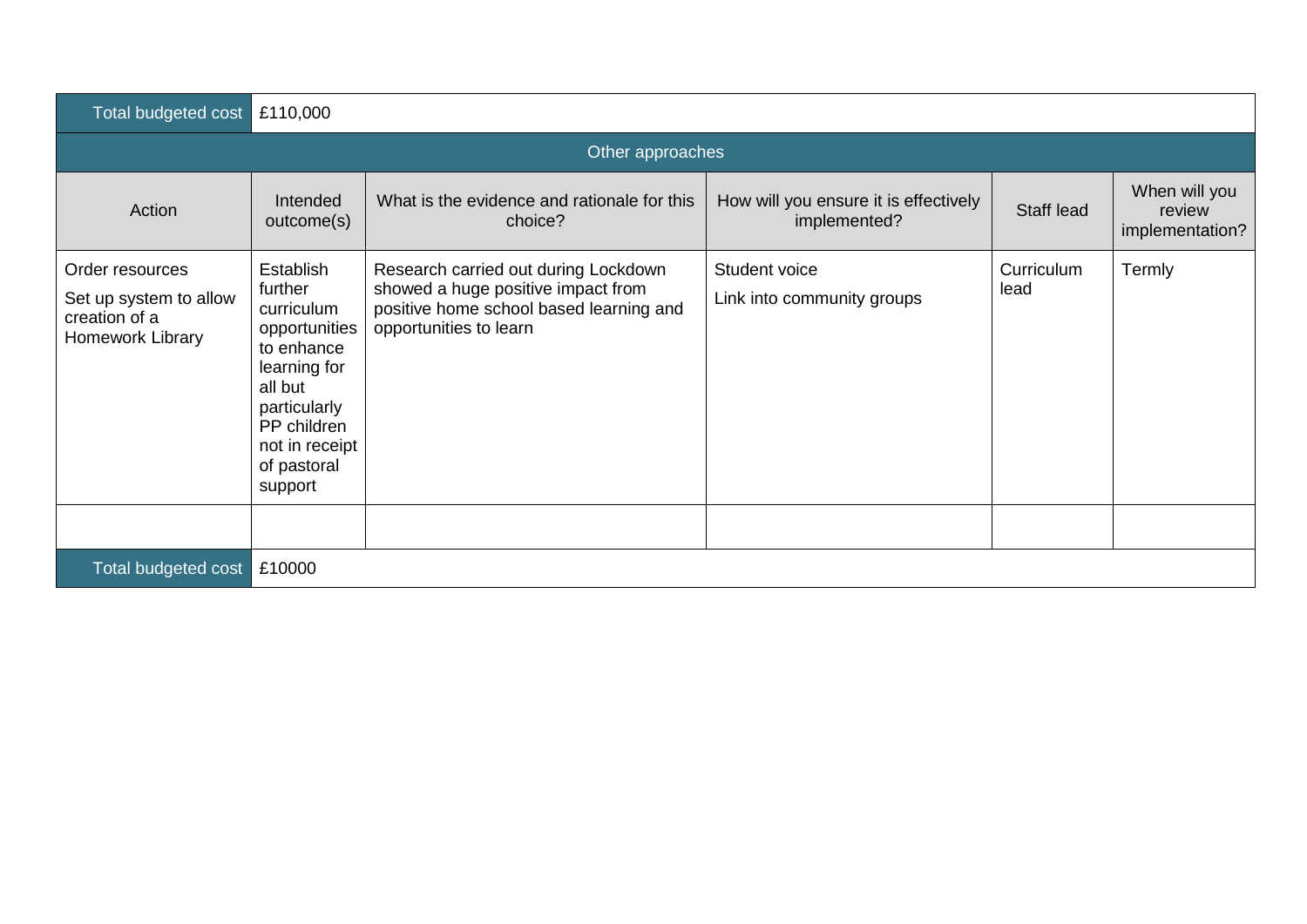#### 7. Additional detail

Use this section to refer to additional information that you have used to support the sections above.

Through use of the PPG tracker, children in receipt of PPG are placed on the tracker and any interventions that they receive are input including the cost of these. Interventions include (but are not limited to): School bus transport, attendance NEAT, Welfare school, Welfare NEAT, Nurture access, Breakfast club, Welfare support, NEAT counsellor, small group interventions and support.

#### **Average spend PPG - Autumn term**

The tracker demonstrates that the most PPG funding is spent on children within Level 4 of windscreen and this amount decreases depending on windscreen level. This enables pupils to be targeted for support.

| <b>Windscreen level</b> | <b>Average spend per pupil Autumn term</b>                            |  |  |  |  |  |
|-------------------------|-----------------------------------------------------------------------|--|--|--|--|--|
| Level 4                 | £373.47                                                               |  |  |  |  |  |
| Level 3                 | £222.07<br>Does not currently including EHC spend and ARC places cost |  |  |  |  |  |
| Level 2                 | £367.49                                                               |  |  |  |  |  |
| Level 1                 | £177.44                                                               |  |  |  |  |  |
| Level 0                 | £0                                                                    |  |  |  |  |  |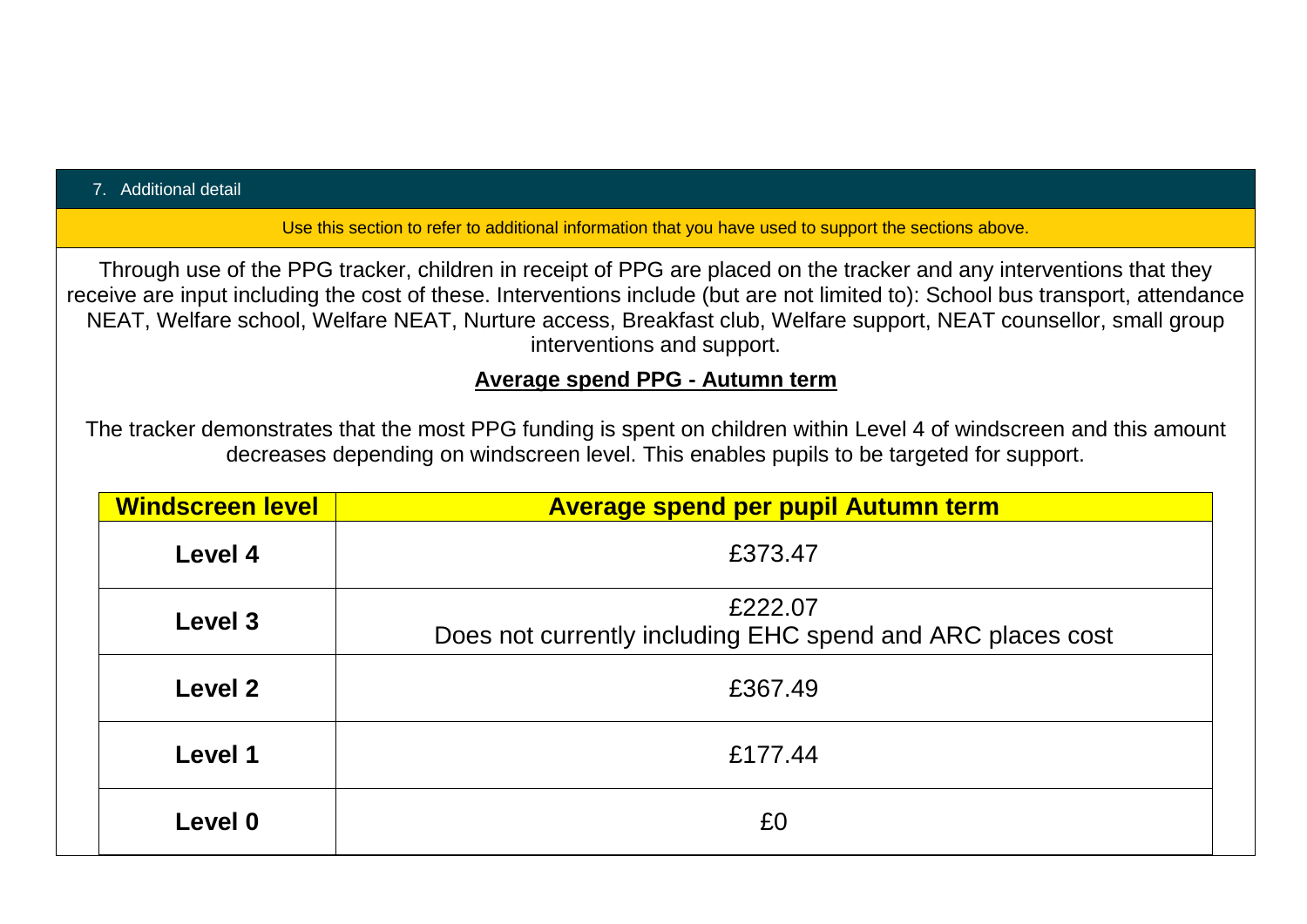#### **Individual pupil spend example for one class (first column has been removed in order to anonymise data):**

NB: Some pupils will receive more than one intervention which is arranged on spreadsheet and a total collated from the cost.

| <b>Windscreen</b> | Year      | <b>Class</b> | <b>FSM</b><br>or<br><b>Ever</b><br>6? | LAC?           | Post-<br>LAC? | <b>Service</b><br>child/<br>war<br>pensions<br>child? | <b>Total</b><br>budget | <b>SEND?</b>   | <b>Intervention 1</b>     | <b>Autumn</b><br>term | <b>Spring</b><br>term | <b>Summer</b><br>term |
|-------------------|-----------|--------------|---------------------------------------|----------------|---------------|-------------------------------------------------------|------------------------|----------------|---------------------------|-----------------------|-----------------------|-----------------------|
| 3                 | <b>Y6</b> | 6            | Y                                     | $\mathsf{N}$   | $\mathsf{N}$  | $\mathsf{N}$                                          | £1,345.00              | Y              |                           |                       |                       |                       |
| 3                 | Y6        | 6            | Y                                     | N.             | $\mathsf{N}$  | N                                                     | £1,345.00              | $\mathsf{N}$   | Attendance<br><b>NEAT</b> | <b>Yes</b>            |                       |                       |
| 3                 | <b>Y6</b> | 6            | Y                                     | N.             | $\mathsf{N}$  | N                                                     | £1,345.00              | Y              | <b>Nurture</b>            | Yes                   |                       |                       |
| 3                 | <b>Y6</b> | 6            | Y                                     | N.             | $\mathsf{N}$  | $\mathsf{N}$                                          | £1,345.00              | Y              | <b>Nurture</b>            | Yes                   |                       |                       |
| $\overline{2}$    | Y6        | 6            | Y                                     | N              | $\mathsf{N}$  | $\mathsf{N}$                                          | £1,345.00              | $\mathsf{N}$   | Attendance<br><b>NEAT</b> | Yes                   |                       |                       |
| 2                 | Y6        | 6            | Y                                     | N.             | $\mathsf{N}$  | N                                                     | £1,345.00              | $\mathsf{N}$   | Attendance<br><b>NEAT</b> | Yes                   |                       |                       |
| $\overline{2}$    | Y6        | 6            | Y                                     | N.             | $\mathsf{N}$  | $\mathsf{N}$                                          | £1,345.00              | Y              | <b>Nurture</b>            | Yes                   |                       |                       |
| $\overline{2}$    | <b>Y6</b> | 6            | Y                                     | $\mathsf{N}$   | $\mathsf{N}$  | N                                                     | £1,345.00              | Y              | <b>Nurture</b>            | Yes                   |                       |                       |
| $\overline{0}$    | Y6        | 6            | Y                                     | N.             | $\mathsf{N}$  | N                                                     | £1,345.00              | $\mathsf{N}$   |                           |                       |                       |                       |
| $\mathbf 1$       | <b>Y6</b> | 6            | Y                                     | N.             | $\mathsf{N}$  | $\mathsf{N}$                                          | £1,345.00              | $\overline{N}$ | Attendance<br><b>NEAT</b> | Yes                   |                       |                       |
| $\overline{0}$    | Y6        | 6            | Y                                     | N.             | $\mathsf{N}$  | $\mathsf{N}$                                          | £1,345.00              | Y              |                           |                       |                       |                       |
| $\overline{2}$    | <b>Y6</b> | 6            | Y                                     | N.             | N             | N                                                     | £1,345.00              | $\mathsf{N}$   | School bus                | Yes                   |                       |                       |
| $\boldsymbol{0}$  | Y6        | 6            | Y                                     | $\overline{N}$ | $\mathsf{N}$  | $\mathsf{N}$                                          | £1,345.00              | $\mathsf{N}$   |                           |                       |                       |                       |
| $\mathbf 0$       | Y6        | 6            | Y                                     | N.             | $\mathsf{N}$  | $\mathsf{N}$                                          | £1,345.00              | $\mathsf{N}$   |                           |                       |                       |                       |
| $\overline{0}$    | <b>Y6</b> | 6            | Y                                     | $\mathsf{N}$   | $\mathsf{N}$  | N                                                     | £1,345.00              | $\mathsf{N}$   |                           |                       |                       |                       |
| $\overline{2}$    | Y6        | 6            | Y                                     | $\mathsf{N}$   | $\mathsf{N}$  | $\mathsf{N}$                                          | £1,345.00              | $\mathsf{N}$   | Attendance<br><b>NEAT</b> | Yes                   |                       |                       |